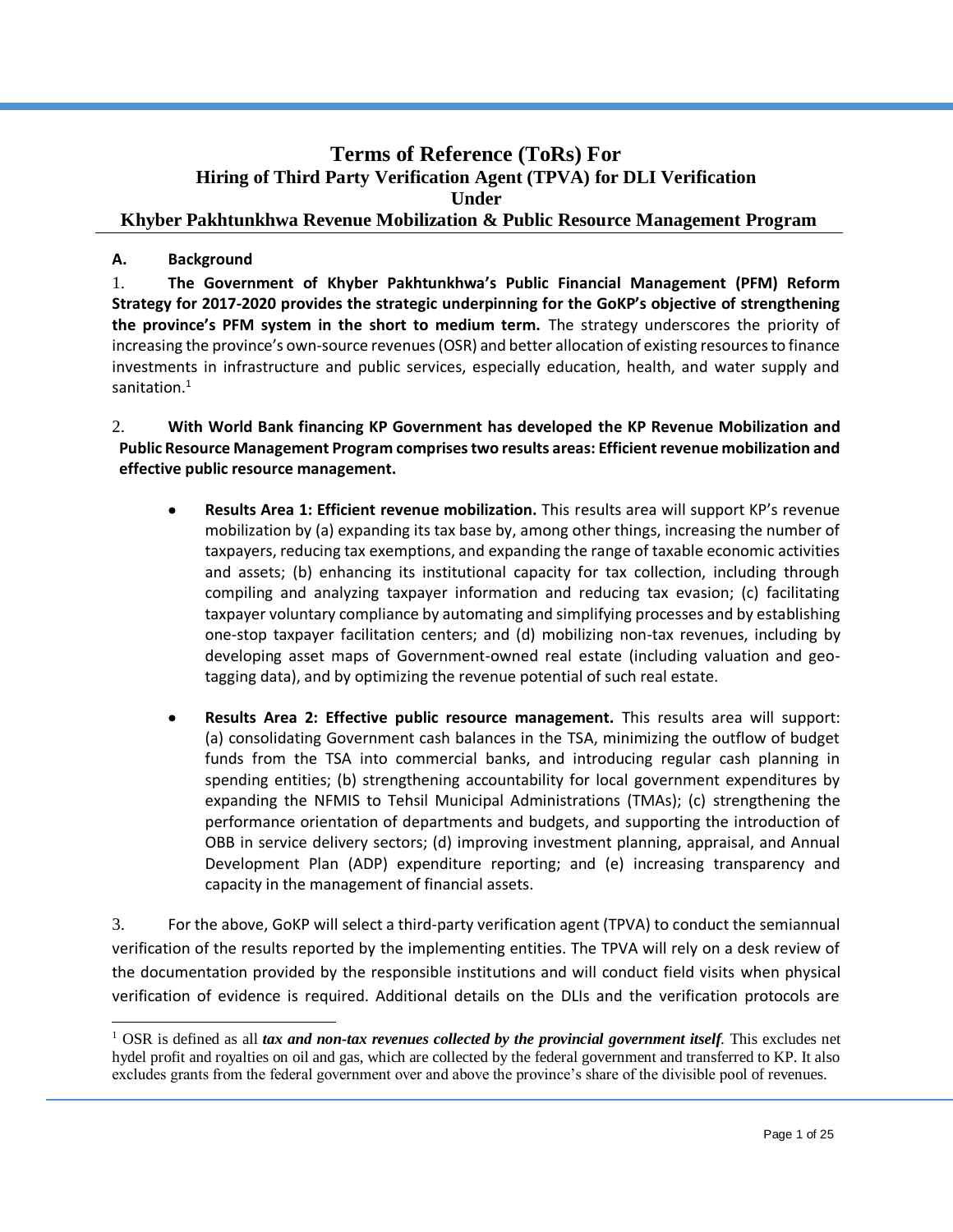available in Annex 2.

### **B. Objectives of the Consultancy:**

4. Khyber Pakhtunkhwa Revenue Mobilization & Resource Management Program is seeking an experienced consulting firm or association of firms (in joint venture or sub-consultancy) in Pakistan to conduct third party verification of the DLI based results achieved under the Program.

5. The purpose of this assignment is to conduct an independent verification of progress on DLIs before any disbursement can be done for the project under the DLI category of expenditure. This consultancy aims to: (a) design evaluation methodology for verification of the progress made on DLIs by Government of Khyber Pakhtunkhwa and the World Bank. (b) Conduct the verification in a transparent and independent manner such that it provides the robust evidence for decision makers.

### **C. Scope of Consultancy**

6. The primary task of this exercise will be to carry out transparent and impartial verification of the DLIs under various components of the project.

- (i) Assess progress against each DLI and verify results achieved.
- (ii) Submit draft verification reports to the Khyber Pakhtunkhwa Revenue Mobilization & Resource Management Program within fifteen working days after the verification of results, in accordance with the agreed template. Over the four years of implementation, at least eight bi annual reports and one summary report will need to be prepared and submitted. The reports should present, but not be limited to: summary of the process of DLI verification and assessment, procedures for quality control, the results of the DLI achievements, summaries of major discrepancies between target and actual achievements, short analysis of reasons for discrepancies and recommendations supporting management decisions for adjustments when and where needed.
	- i. **DLI 1**: Registered taxpayers who filed GSTS in previous year
	- ii. **DLI 2**: Database integration in tax administration
	- iii. **DLI 3**: Cities with updated UIPT surveys, valuations and digitized records
	- iv. **DL 4:** Cash management based on regular consolidation of cash balances and regular cash plans
	- v. **DLI 5**: ADP funds allocated to unapproved projects (excluding Foreign Project Assistance)
	- vi. **DLI 6:** TMAs using NFMIS to record transactions (cumulative)

6. Based on feedback and discussions with the Project, finalize the DLI verification report, and submit final verification report to the project. The Project will submit the report to the World Bank

### **D. Deliverables**

7. The DLI verification process will be in accordance with the relevant section of the Operations Manual. The selected firm will submit the listed deliverables to the Project in a timely manner following the agreed-on timelines and work plan. The deliverables will be reviewed and approved by the Project for onwards submission to the World Bank for disbursements.

8. Though the TORs cover the entire verification period of four years, the below mentioned deliverables focus on the initial two rounds of verification exercises.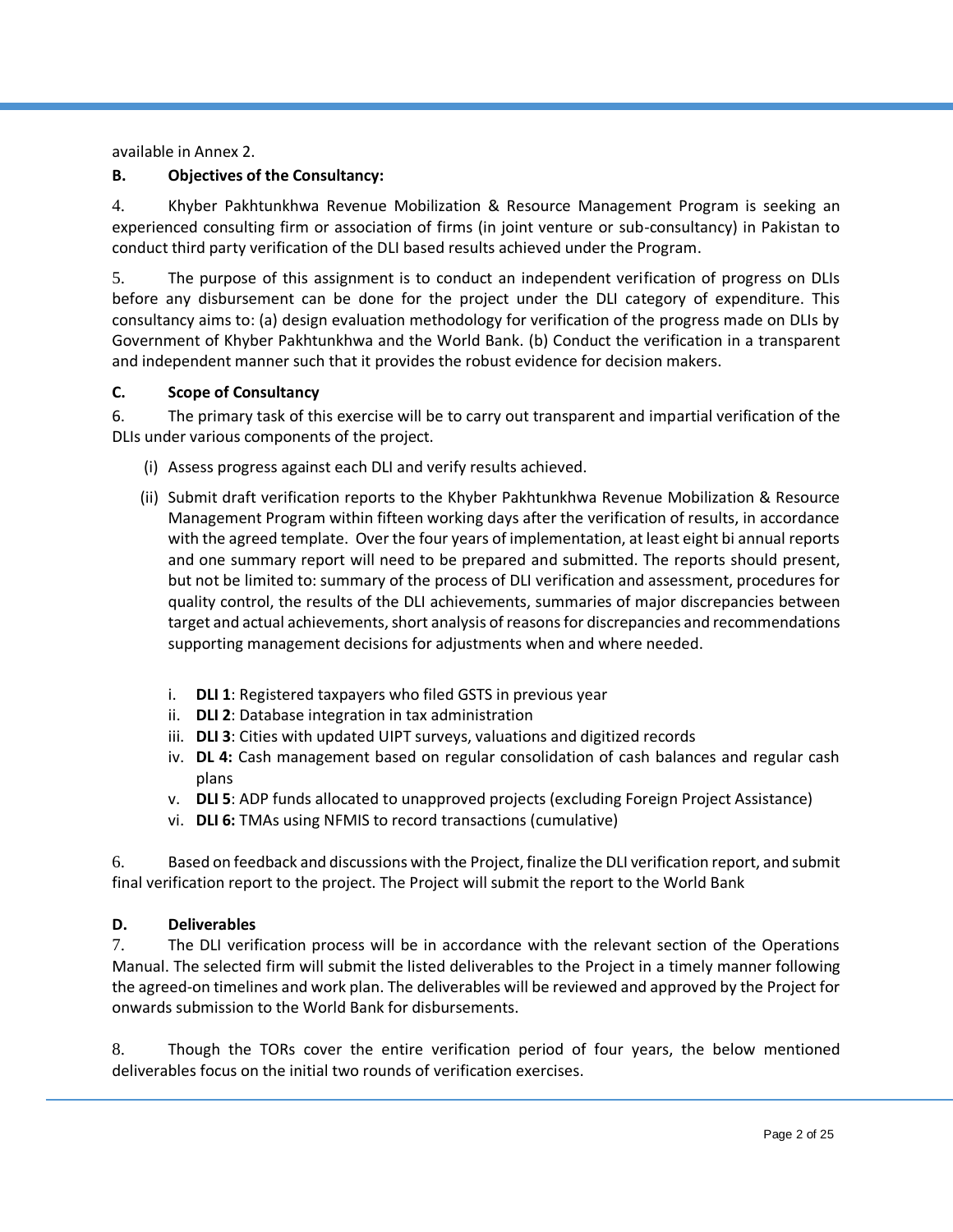# **1 st Round (2019-20):**

- 1. Inception report with a detailed questionnaires and the templates for data processing and finalize in coordination with the project.
- 2. Summary note of the implementation of the verification exercise
- 3. Draft of 1<sup>st</sup> Verification Report
- 4. Final draft 1<sup>st</sup> Verification Report and complete data set after incorporation of feedback of Project.
- 5. Summary note of the implementation of the verification exercise
- 6. Draft of 2nd Verification Report
- 7. Final draft 2<sup>nd</sup> Verification Report and complete data set after incorporation of feedback of the Project.

# **2 nd Round (2020-21)**

- 1. Summary note of the implementation of the verification exercise
- 2. Draft of 1<sup>st</sup> Verification Report
- 3. Final draft 1<sup>st</sup> Verification Report and complete data set after incorporation of feedback of Project.
- 4. Summary note of the implementation of the verification exercise
- 5. Draft of 2<sup>nd</sup> Verification Report
- 6. Final draft 2<sup>nd</sup> Verification Report and complete data set after incorporation of feedback of the Project.

## **3 rd Round (2021-22):**

- 1. Summary note of the implementation of the verification exercise
- 2. Draft of  $1<sup>st</sup>$  Verification Report
- 3. Final draft 1<sup>st</sup> Verification Report and complete data set after incorporation of feedback of Project.
- 4. Summary note of the implementation of the verification exercise
- 5. Draft of 2<sup>nd</sup> Verification Report
- 6. Final draft 2<sup>nd</sup> Verification Report and complete data set after incorporation of feedback of the Project.

# **4 th Round (2022-23):**

- 1. Summary note of the implementation of the verification exercise
- 2. Draft of 1<sup>st</sup> Verification Report
- 3. Final draft  $1^{st}$  Verification Report and complete data set after incorporation of feedback of Project.
- 4. Summary note of the implementation of the verification exercise
- 5. Draft of 2<sup>nd</sup> Verification Report
- 6. Final draft 2<sup>nd</sup> Verification Report and complete data set after incorporation of feedback of the Project.

# **5 th Round (2023-24):**

- 1. Summary note of the implementation of the verification exercise
- 2. Draft of  $1<sup>st</sup>$  Verification Report
- 3. Final draft 1<sup>st</sup> Verification Report and complete data set after incorporation of feedback of Project.
- 4. Summary note of the implementation of the verification exercise
- 5. Draft of 2<sup>nd</sup> Verification Report
- 6. Final draft 2<sup>nd</sup> Verification Report and complete data set after incorporation of feedback of the Project.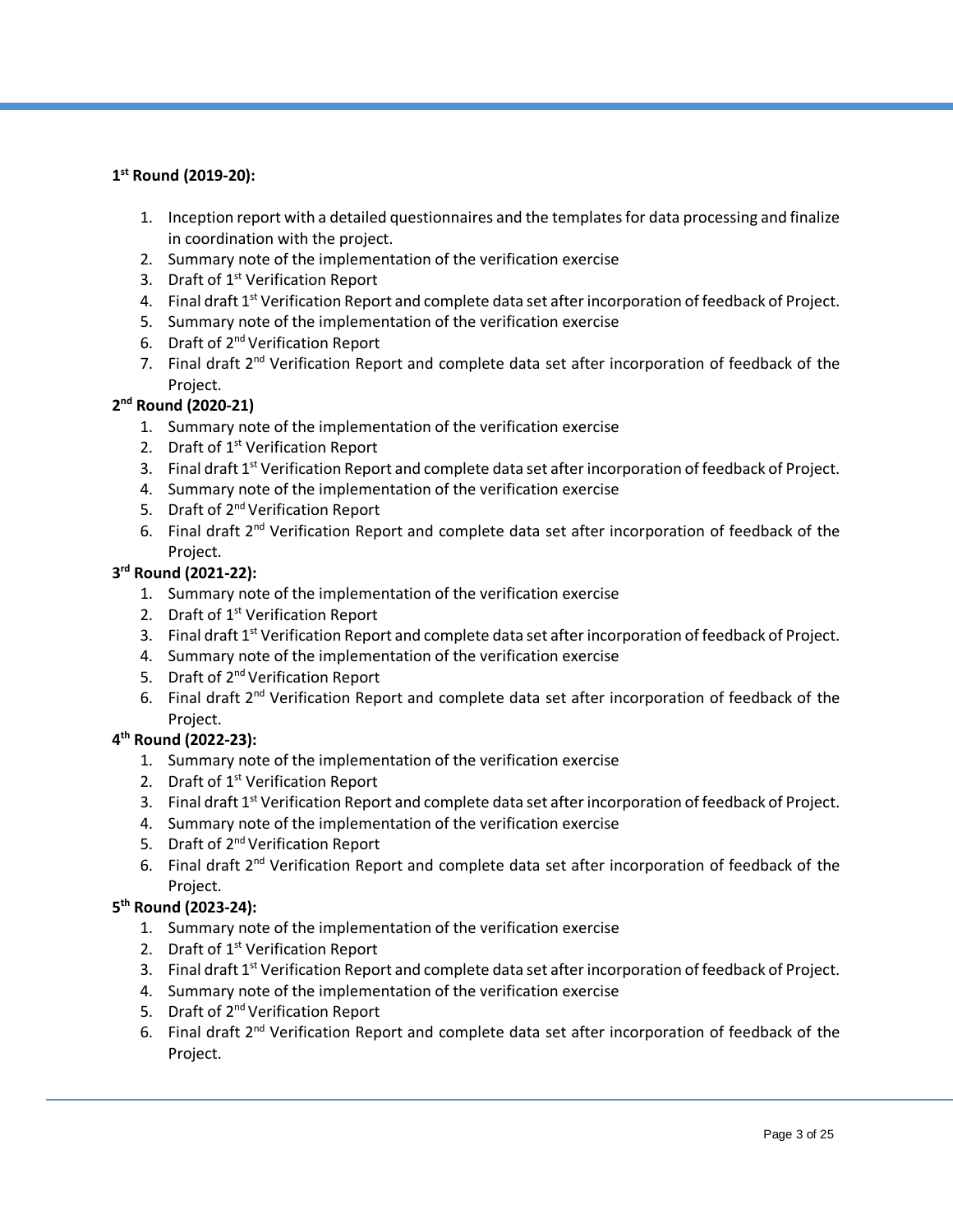### **E. Qualifications**

9. 10 years' overall experience with five years in monitoring, assessing, validation/verification of indicators and evaluating public and/or private sector community development and facility based social service programs of scale. Experience in verifying and tracking DLIs for disbursements based on results achievements as relevant to the TORs will be preferred.

10. Documented experience of developing M&E indicators, tools and systems measuring target achievements of large scale community-based development and facility based social services programs.

11. Verifiable statistical and research, monitoring and evaluation expertise, as relevant to the TORs.

12. Documented experience of preparing quality reports which are concise and succinct to allow policy and technical decisions.

# **F. Team of Key Experts**

# 13. **Sr. M&E Expert/Team Leader**

### **Qualification:**

Master's Degree in Economics, Engineering, Statistics, Business Administration, Computer Sciences or other relevant field.

### **Experience:**

At least Fifteen years of relevant experience in the field of monitoring and impact evaluation at the national and international level.

Solid understanding of monitoring and evaluation tools and mechanisms and its implementation in the field as evidenced in the relevant experience.

Very good understanding of government functioning and protocols as evidenced in the past experience of the consultant.

### 14. **Tax Expert:**

### **Qualification:**

Master's Degree in Economics, Business Administration, Tax Administration or other relevant field. **Experience:**

At least Ten years of relevant experience in tax administration, taxation and tax policy at national and international level.

Solid understanding of provincial and federal tax laws as evidenced in the relevant experience.

Very good understanding of government functioning and protocols as evidenced in the past experience of the consultant.

### 15. **Database Expert:**

### **Qualification:**

Master's Degree in Computer Science/MIS or other relevant field. **Experience:**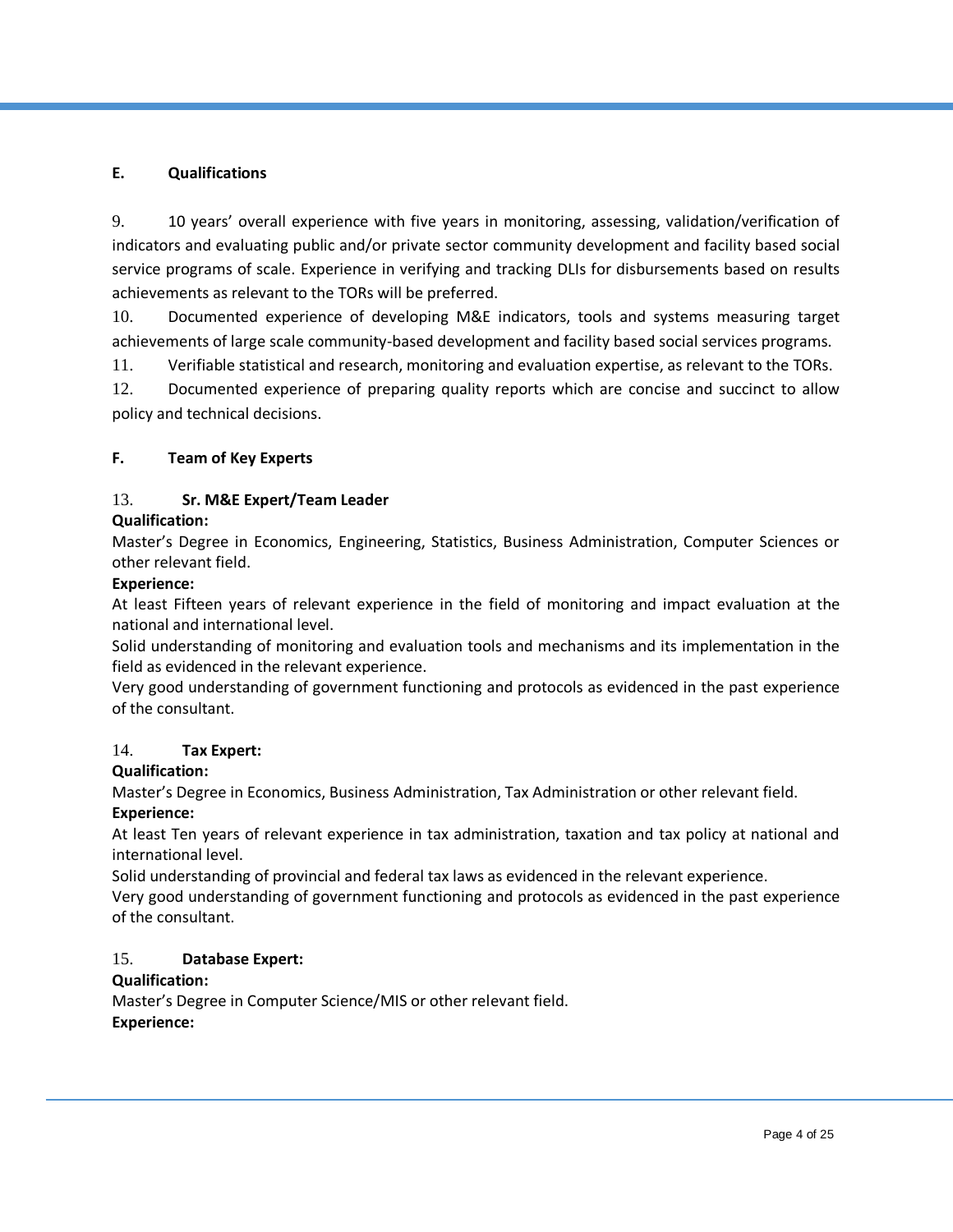At least Ten years of relevant experience in Information Technology, data management database administration at national and international level preferably with renowned national and international organizations.

Solid understanding of database management and administration as evidenced in the relevant experience.

Very good understanding of government functioning and protocols as evidenced in the past experience of the consultant.

### 16. **GIS Expert:**

#### **Qualification:**

Master's Degree in Computer Science/MIS/GIS or other relevant field.

#### **Experience:**

At least Ten years of relevant experience in Information Technology, GIS mapping, geodatabase, assessment of geospatial data at national and international level preferably with renowned national and international organizations.

Solid understanding of GIS related tools as evidenced in the relevant experience.

Very good understanding of government functioning and protocols as evidenced in the past experience of the consultant.

### 17. **M&E Expert:**

#### **Qualification:**

Master's Degree in Economics, Engineering, Statistics, Business Administration, Computer Sciences or other relevant field.

#### **Experience:**

At least Ten years of relevant experience in the field of monitoring and impact evaluation at the national and international level.

Solid understanding of monitoring and evaluation tools and mechanisms and its implementation in the field as evidenced in the relevant experience.

Very good understanding of government functioning and protocols as evidenced in the past experience of the consultant.

#### 18. **ICT Expert:**

#### **Qualification:**

Master's Degree in Computer Sciences Management Information Technology, ICT or degree in other relevant field. ICT related qualification/certifications will be accorded due weightage

#### **Experience:**

At least Ten years of relevant experience in the IT field and big data management at the national and international level.

Solid understanding of IT related tools and its implementation in the field as evidenced in the relevant experience.

Very good understanding of government functioning and protocols as evidenced in the past experience of the consultant.

#### 19. **Local Governance Expert:**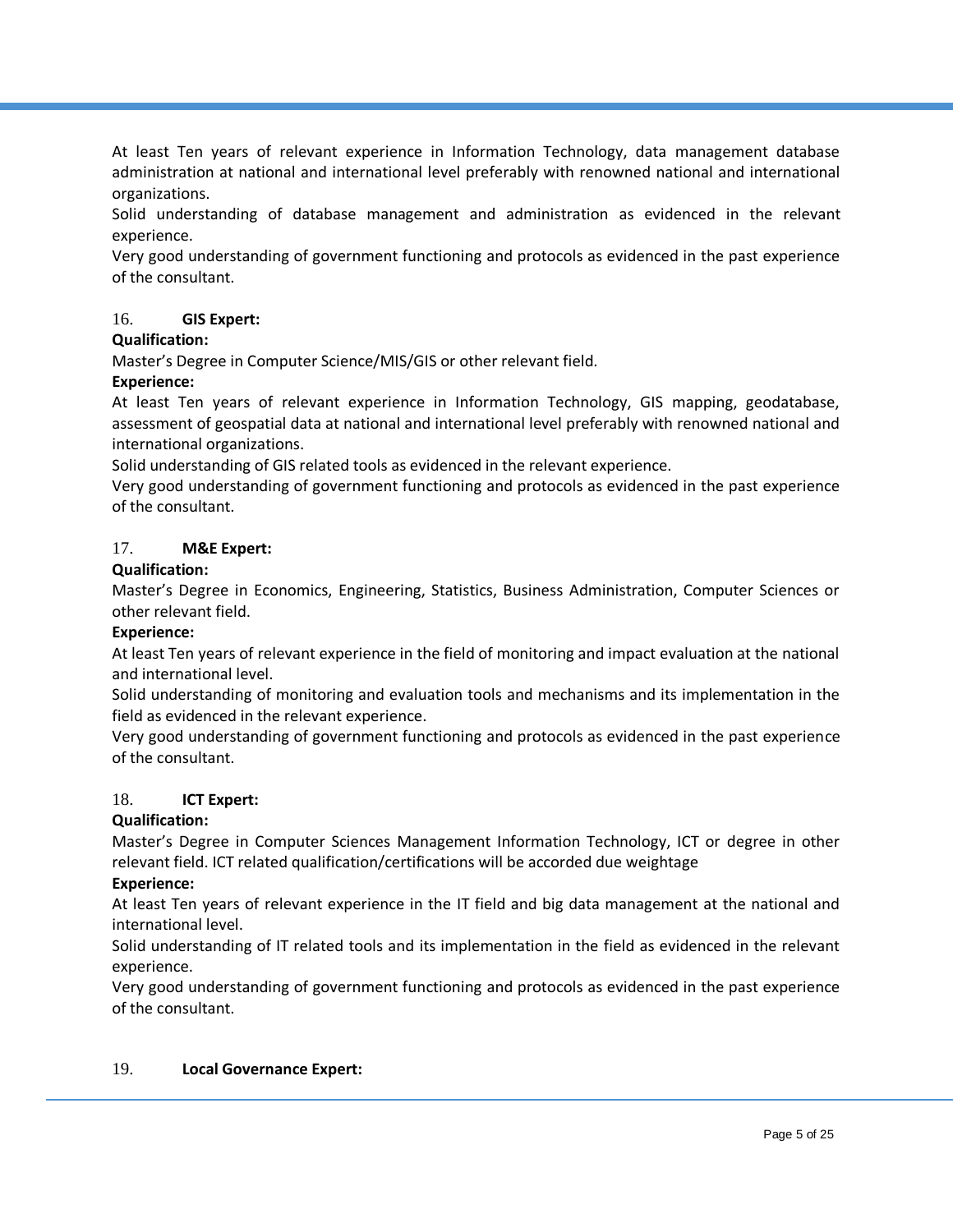### **Qualification:**

Master's Degree in Economics, Public Administration, Business Administration, Social Sciences or other relevant field.

#### **Experience:**

At least Ten years of relevant experience in local governance at the national and international level. Solid understanding of local governance rules/regulations and itsimplementation in the field as evidenced in the relevant experience.

Very good understanding of government functioning and protocols as evidenced in the past experience of the consultant.

#### **G. Selection Process:**

Firm will be selected in accordance with the Least Cost-based Selection (LCS) method set out in the World Bank's *[Procurement Regulations f](http://www.worldbank.org/html/opr/consult/contents.html)or IPF Borrowers* July 2016 Revised November 2017 and August 2018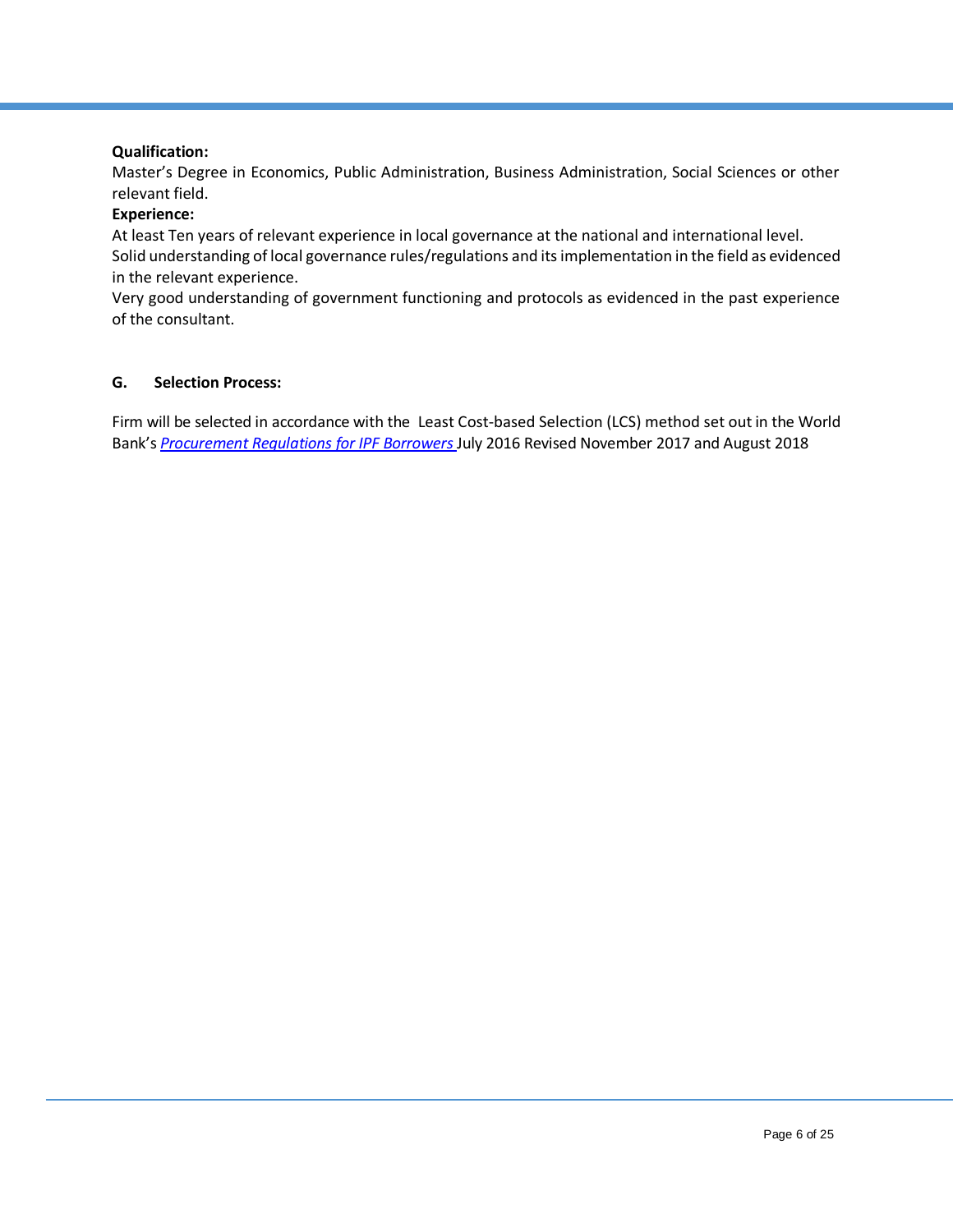#### **ANNEX 1. RESULTS FRAMEWORK MATRIX**

| <b>PDO Indicators by Objectives / Outcomes</b>                        | <b>DLI</b> | <b>CRI</b> | <b>Unit of</b><br><b>Measure</b> | <b>Baseline</b>                                                                                          | <b>Intermediate Targets (IT)</b>                                                                        |                                                                       |                                                                                                      |                                                                                             | <b>End Target</b>                                                                                                                                                        |
|-----------------------------------------------------------------------|------------|------------|----------------------------------|----------------------------------------------------------------------------------------------------------|---------------------------------------------------------------------------------------------------------|-----------------------------------------------------------------------|------------------------------------------------------------------------------------------------------|---------------------------------------------------------------------------------------------|--------------------------------------------------------------------------------------------------------------------------------------------------------------------------|
|                                                                       |            |            |                                  |                                                                                                          | <b>Y1</b>                                                                                               | <b>Y2</b>                                                             | <b>Y3</b>                                                                                            | <b>Y4</b>                                                                                   |                                                                                                                                                                          |
| Increase in KP Own Source Revenue                                     |            |            |                                  |                                                                                                          |                                                                                                         |                                                                       |                                                                                                      |                                                                                             |                                                                                                                                                                          |
| Increase in own source tax revenues (amount in<br><b>PKR</b> billion) |            |            | Number                           | 14.30                                                                                                    | 15.70                                                                                                   | 17.20                                                                 | 18.60                                                                                                | 20.00                                                                                       | 21.50                                                                                                                                                                    |
| Improved Cash Management                                              |            |            |                                  |                                                                                                          |                                                                                                         |                                                                       |                                                                                                      |                                                                                             |                                                                                                                                                                          |
| Cash deposits held by Government in commercial<br>banks               |            |            | Text                             | PKR 185.868<br>billion of<br>cash<br>deposits in<br>the<br>commercial<br>banks<br>(status: Jan.<br>2018) | government Reduction by<br>10% in<br>government cash<br>deposits in the<br>commercial<br>banks          | Reduction by<br>20% in<br>government<br>in the<br>commercial<br>banks | Reduction by<br>30% in<br>government<br>cash deposits cash deposits<br>in the<br>commercial<br>banks | Reduction<br>by 40% in<br>governmen<br>t cash<br>deposits in<br>the<br>commercia<br>I banks | Reduction by 60%<br>in government cash<br>deposits in the<br>commercial banks.<br>End Target: PKR<br>74.347 billion of<br>government cash<br>deposit commercial<br>banks |
| Improved Management of Public Investments                             |            |            |                                  |                                                                                                          |                                                                                                         |                                                                       |                                                                                                      |                                                                                             |                                                                                                                                                                          |
| Share of ADP funds spent on capital investment                        |            |            | Text                             | 47%                                                                                                      | Public<br>investment<br>defined and ADP<br>guidelines<br>revised to focus<br>on capital<br>expenditures | >50%                                                                  | >55%                                                                                                 | >60%                                                                                        | $>65\%$                                                                                                                                                                  |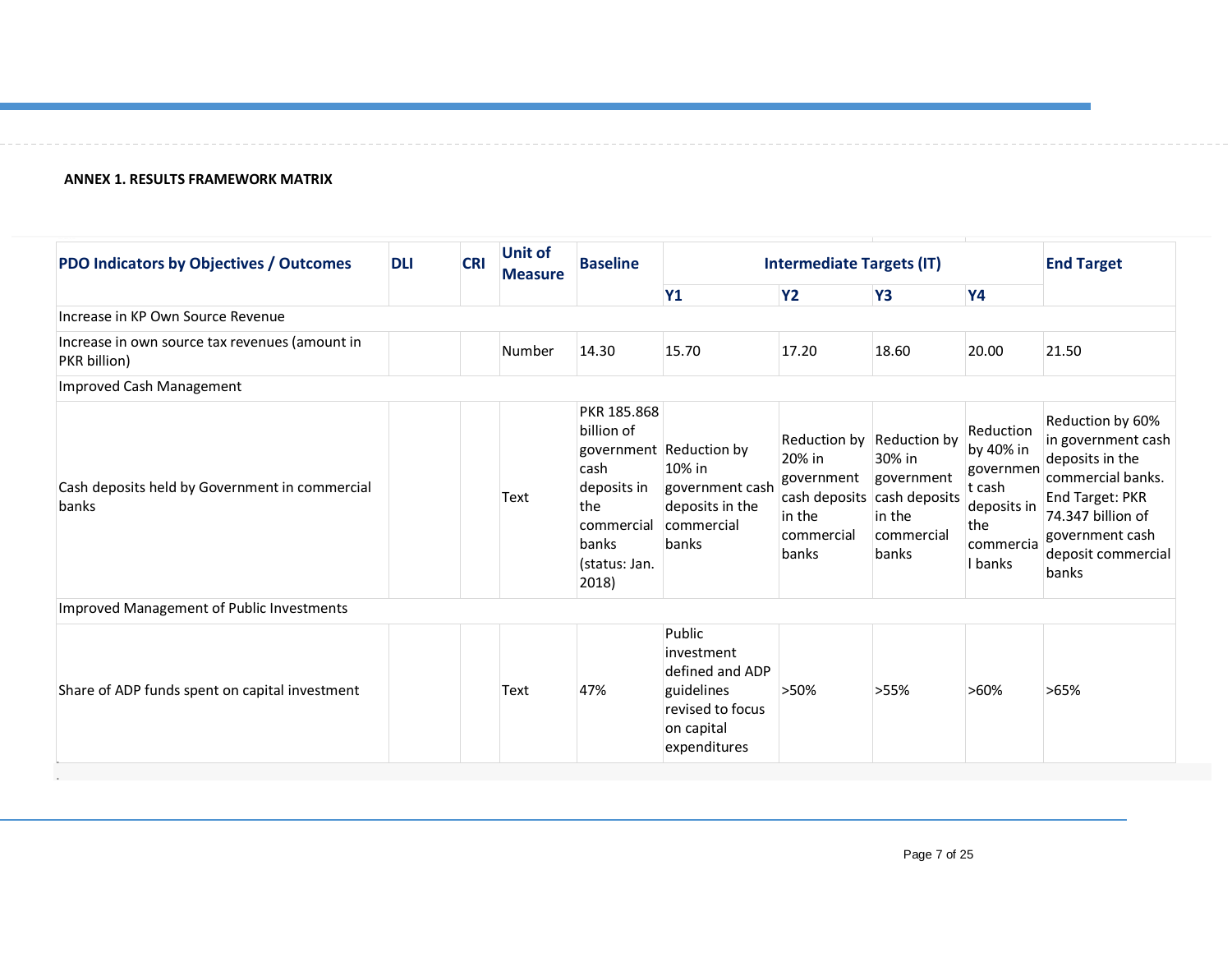| <b>Intermediate</b><br><b>Results Indicators DLI</b><br>by Results Areas               |                  | <b>CRI</b> | Unit of<br><b>Measure</b> | <b>Baseline</b>                                                                             | <b>Intermediate Targets (IT)</b>                                                     |                                                                                                                   |                                                                          | <b>End Target</b>                                                                     |                                                                                                                                  |
|----------------------------------------------------------------------------------------|------------------|------------|---------------------------|---------------------------------------------------------------------------------------------|--------------------------------------------------------------------------------------|-------------------------------------------------------------------------------------------------------------------|--------------------------------------------------------------------------|---------------------------------------------------------------------------------------|----------------------------------------------------------------------------------------------------------------------------------|
|                                                                                        |                  |            |                           |                                                                                             | <b>Y1</b>                                                                            | <b>Y2</b>                                                                                                         | Y3                                                                       | <b>Y4</b>                                                                             |                                                                                                                                  |
| <b>Efficient Revenue Mobilization</b>                                                  |                  |            |                           |                                                                                             |                                                                                      |                                                                                                                   |                                                                          |                                                                                       |                                                                                                                                  |
| Registered<br>taxpayers who filed<br>DLI 1<br>GSTS in previous<br>year                 |                  |            | Percentage 51.00          |                                                                                             | 55.00                                                                                | 60.00                                                                                                             | 65.00                                                                    | 70.00                                                                                 | 75.00                                                                                                                            |
| Database<br>integration in tax<br>administration                                       | DLI <sub>2</sub> |            | Text                      | No linkages among<br>KP tax authorities'<br>databases or with<br>third-parties              | Plan for data systems<br>integration approved<br>by GoKP                             | KPRA linkages with Readiness of<br>3 withholding<br>agents' databases indatabases for<br>place and<br>operational | <b>BoR and ETNCD</b><br>linkage with<br><b>KPRA</b> confirmed functional | Shared data warehouse<br>for the KP Tax<br>Authorities has been<br>established and is | KP tax authorities<br>have access to<br>shared data with<br>links to third parties<br>(accessible with<br>taxpayer<br>CNIC/Name) |
| <b>Business processes</b><br>for tax<br>administration<br>simplified and<br>harmonized |                  |            | Text                      | No harmonized<br>processes                                                                  | 1:taxpayer registration 2: payments<br>process using CNIC/STN process                |                                                                                                                   | arrears                                                                  | 3: monitoring of 4: taxpayer appeals<br>processes                                     | 5: litigation process                                                                                                            |
| Taxpayer<br>facilitation centers<br>functional                                         |                  |            | Text                      | None                                                                                        | Joint plan for<br>establishment of TFCs<br>(services structure<br>locations costing) | Model TFC<br>established                                                                                          | 6 TFCs                                                                   | 9 TFCs                                                                                | 12 TFCs                                                                                                                          |
| Cities with updated<br>UIPT surveys,<br>valuations and<br>digitized records            | DLI <sub>3</sub> |            | Text                      | No recent survey<br>conducted; partial<br>digitization of tax<br>records in some<br>cities. | 2.00                                                                                 | 2 additonal cities                                                                                                | 2 additional<br>cities                                                   | 2 additional cities                                                                   | 2 additional cities                                                                                                              |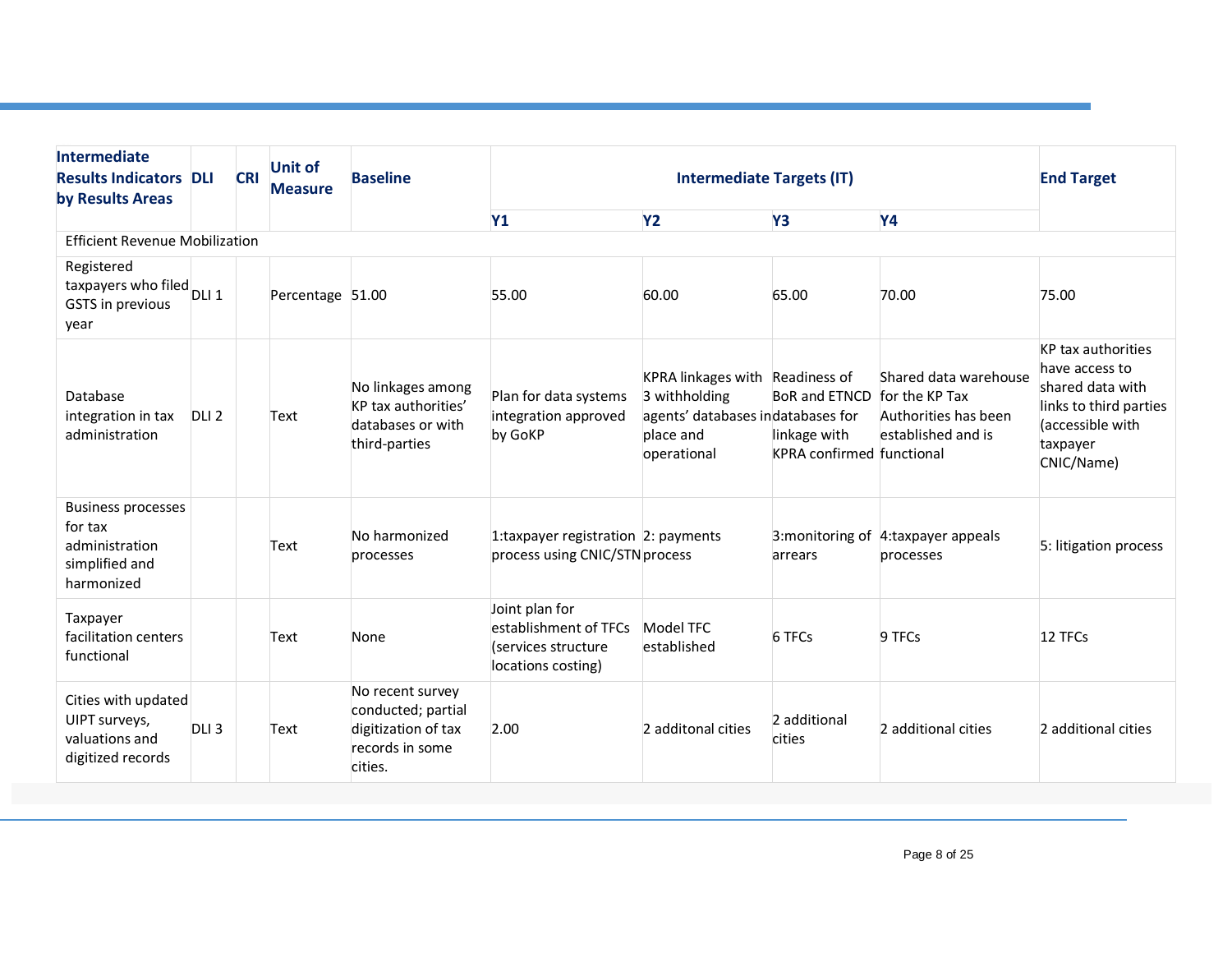| Revenue<br>generation from<br>public property                                                           |                  | Text   | No asset maps of<br>real estate.                                                                                          | government-owned 5 asset maps prepared                                                                                                                                                                   | 10 asset maps<br>prepared                                                                                                                      | Act on<br>holding<br>company                                                                                              | establishment of Board of members<br>approved                                                                                                                                                                                                                                                                            | Performance<br>framework and<br>targets for the<br>company set in MoU<br>with GoKP.                                                                                                                                                                        |
|---------------------------------------------------------------------------------------------------------|------------------|--------|---------------------------------------------------------------------------------------------------------------------------|----------------------------------------------------------------------------------------------------------------------------------------------------------------------------------------------------------|------------------------------------------------------------------------------------------------------------------------------------------------|---------------------------------------------------------------------------------------------------------------------------|--------------------------------------------------------------------------------------------------------------------------------------------------------------------------------------------------------------------------------------------------------------------------------------------------------------------------|------------------------------------------------------------------------------------------------------------------------------------------------------------------------------------------------------------------------------------------------------------|
| Effective public resource management                                                                    |                  |        |                                                                                                                           |                                                                                                                                                                                                          |                                                                                                                                                |                                                                                                                           |                                                                                                                                                                                                                                                                                                                          |                                                                                                                                                                                                                                                            |
| Cash management<br>based on regular<br>consolidation of<br>cash balances and<br>regular cash plans      | DLI <sub>4</sub> | Text   | Cash management<br>not based on<br>regular<br>consolidation of<br>cash balances and<br>regular cash plans                 | Cash management<br>policy covering, inter<br>alia, the consolidation<br>in TSA accounts and<br>non-TSA accounts,<br>cash forecasting and<br>monitoring has been<br>notified by FD and<br>adopted by GoKP | Monthly<br>consolidation of<br>cash balances by all<br>Government<br>Departments<br>throughout Year 2                                          | Fortnightly<br>consolidation<br>of cash<br>balances by<br>all<br>Government<br>Departments<br>throughout<br>Year 3        | Weekly consolidation of<br>cash balances by all<br>Government<br>Departments<br>throughout Year 4; Four<br>Government<br>Departments<br>(Communication and<br>Works Elementary and<br><b>Secondary Education</b><br>Health Irrigation) have<br>prepared quarterly cash<br>plans and submitted to<br>FD throughout Year 4 | Monthly cash<br>plans by four<br>Government<br>Departments<br>(Communication<br>and Works<br>Elementary and<br>Secondary<br><b>Education Health</b><br>Irrigation) have<br>prepared<br>quarterly cash<br>plans and<br>submitted to FD<br>throughout Year 5 |
| Sectors with public<br>investment plans<br>(cumulative)                                                 |                  | Number | 0.00                                                                                                                      | 1.00                                                                                                                                                                                                     | 3.00                                                                                                                                           | 5.00                                                                                                                      | 7.00                                                                                                                                                                                                                                                                                                                     | 9.00                                                                                                                                                                                                                                                       |
| <b>ADP</b> funds<br>allocated to<br>unapproved<br>projects (excluding<br>Foreign Project<br>Assistance) | DLI <sub>5</sub> | Text   | Allocated funds to<br>unapproved<br>projects are 49% of<br>total ADP (excluding<br>Foreign project<br>assistance) in FY18 | DLR 5.1: Allocated<br>funds to Unapproved<br>Projects have not<br>exceeded 45% of total<br>ADP (excluding<br>Foreign Project<br>Assistance) in FY20                                                      | DLR 5.2: Allocated<br>funds to<br>Unapproved<br>Projects have not<br>exceeded 40% of<br>total ADP<br>(excluding Foreign<br>Project Assistance) | <b>DLR 5.3:</b><br>Allocated<br>funds to<br>Unapproved<br>Projects have<br>not exceeded<br>35% of total<br>ADP (excluding | DLR 5.4: Allocated<br>funds to Unapproved<br>Projects have not<br>exceeded 25% of total<br>ADP (excluding Foreign<br>Project Assistance) in<br><b>FY23</b>                                                                                                                                                               | DLR 5.5: Allocated<br>funds to<br>Unapproved<br>Projects have not<br>exceeded 20% of<br>total ADP<br>(excluding Foreign<br>Project Assistance)                                                                                                             |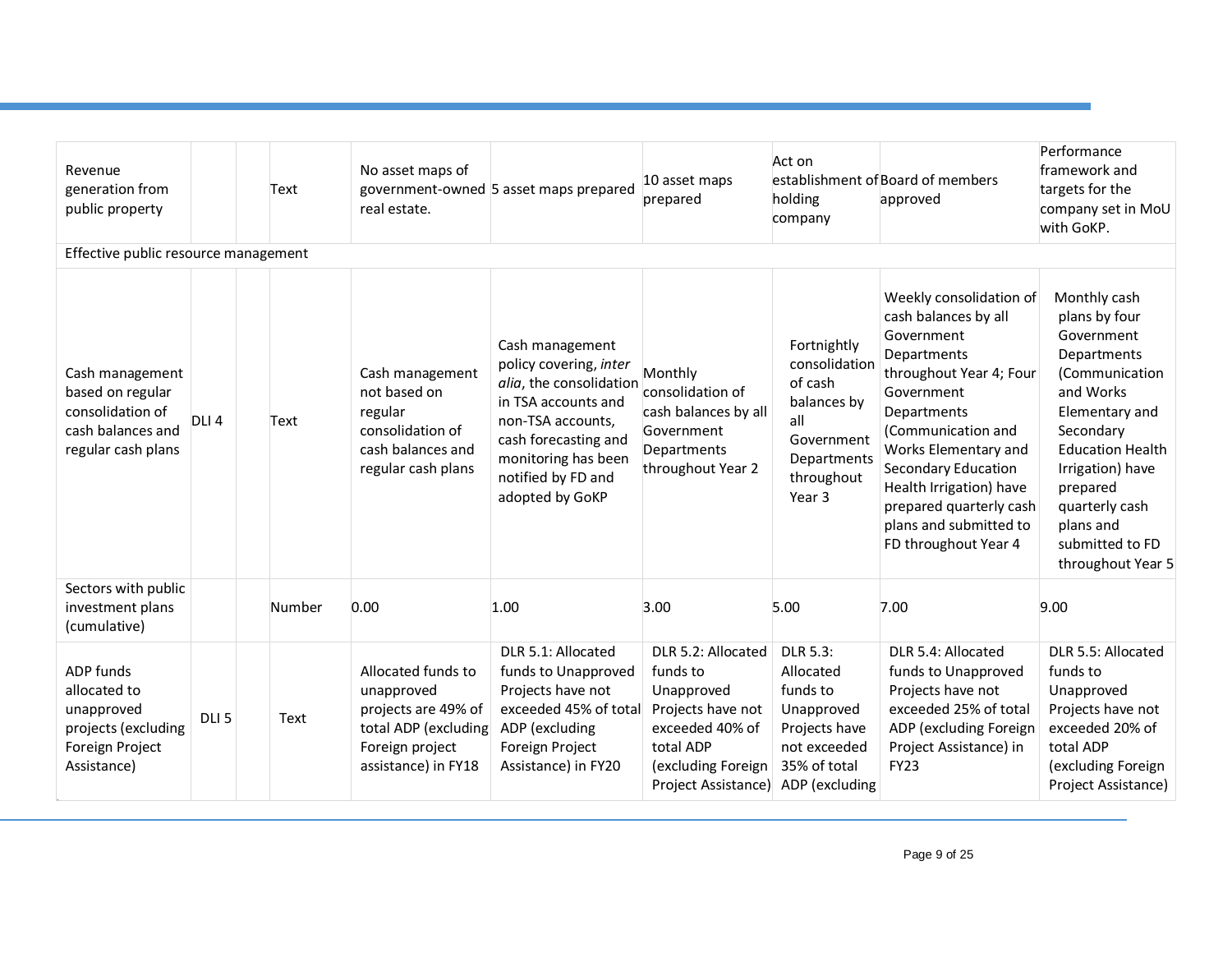|                                                                                                                   |                  |                 |                                                         |                                                                                                                                                                                                           | in FY21                                                                                                                                                                                                                     | Foreign Project<br>Assistance) in<br><b>FY22</b>                                  |                                                                                                                                                                                                                     | in FY24                                                                                                                           |
|-------------------------------------------------------------------------------------------------------------------|------------------|-----------------|---------------------------------------------------------|-----------------------------------------------------------------------------------------------------------------------------------------------------------------------------------------------------------|-----------------------------------------------------------------------------------------------------------------------------------------------------------------------------------------------------------------------------|-----------------------------------------------------------------------------------|---------------------------------------------------------------------------------------------------------------------------------------------------------------------------------------------------------------------|-----------------------------------------------------------------------------------------------------------------------------------|
| E-Government<br>functionality<br>strengthened in<br>selected<br>government<br>departments                         |                  | Text            | Limited and uneven<br>functionality of e-<br>Government | Administrative<br>processes of three<br>departments are<br>reviewed (as is and to<br>be) and definition of<br>reengineered<br>functional and<br>technical requirements<br>and specifications<br>finalized | Administrative<br>processes of<br>remaining four<br>departments are<br>reviewed (as is and<br>to be) and<br>definition of<br>reengineered<br>functional and<br>technical<br>requirements and<br>specifications<br>finalized | Change<br>Management<br>processes<br>completed in<br>participating<br>departments | Implementation of e-<br>archiving/indexing of<br>government records in<br>three out of the<br>following seven<br>departments: FD; PDD<br>Home Health Local<br>Government;<br><b>Establishment and</b><br>Education. | Implementation of<br>$e-$<br>archiving/indexing<br>of government<br>records in 7<br>targeted<br>departments                       |
| <b>TMAs using NFMIS</b><br>to record<br>transactions                                                              | DLI <sub>6</sub> | Text            | No NFMIS<br>decentralization<br>plan.                   | <b>NFMIS Access System</b><br>developed tested and<br>functional                                                                                                                                          | 10 TMAs have used additional TMAs and 6.3 and 10<br>the NFMIS to recordhave used the<br>payments<br>throughout Year 2                                                                                                       | 10 TMAs under<br>DLR 6.2 and 10<br>payments<br>3                                  | 20 TMAs under DLR 6.2<br>additional TMAs have<br>NFMIS to record used the NFMIS to<br>record payments<br>throughout Year throughout Year 4                                                                          | 30 TMAs under DLR<br>6.2, 6.3 and 6.4 and<br>20 additional TMAs<br>have used the NFMIS<br>to record payments<br>throughout Year 5 |
| OBB departments<br>with measurable<br>gender KPIs,<br>reporting number<br>of females reached<br>by their services |                  | Percentage 0.00 |                                                         | 6.00                                                                                                                                                                                                      | 12.00                                                                                                                                                                                                                       | 18.00                                                                             | 24.00                                                                                                                                                                                                               | 32.00                                                                                                                             |
| Improved<br>management of<br>dedicated funds                                                                      |                  | Text            | No reports<br>currently<br>published; No                | Institutional<br>framework (including<br>rules & regulations)                                                                                                                                             | Funds management Annual report<br>policy approved<br>(risk tolerance                                                                                                                                                        | on assets<br>investment                                                           | Annual consolidated<br>report for all KP Funds<br>published                                                                                                                                                         | Annual<br>consolidated report<br>for all KP Funds                                                                                 |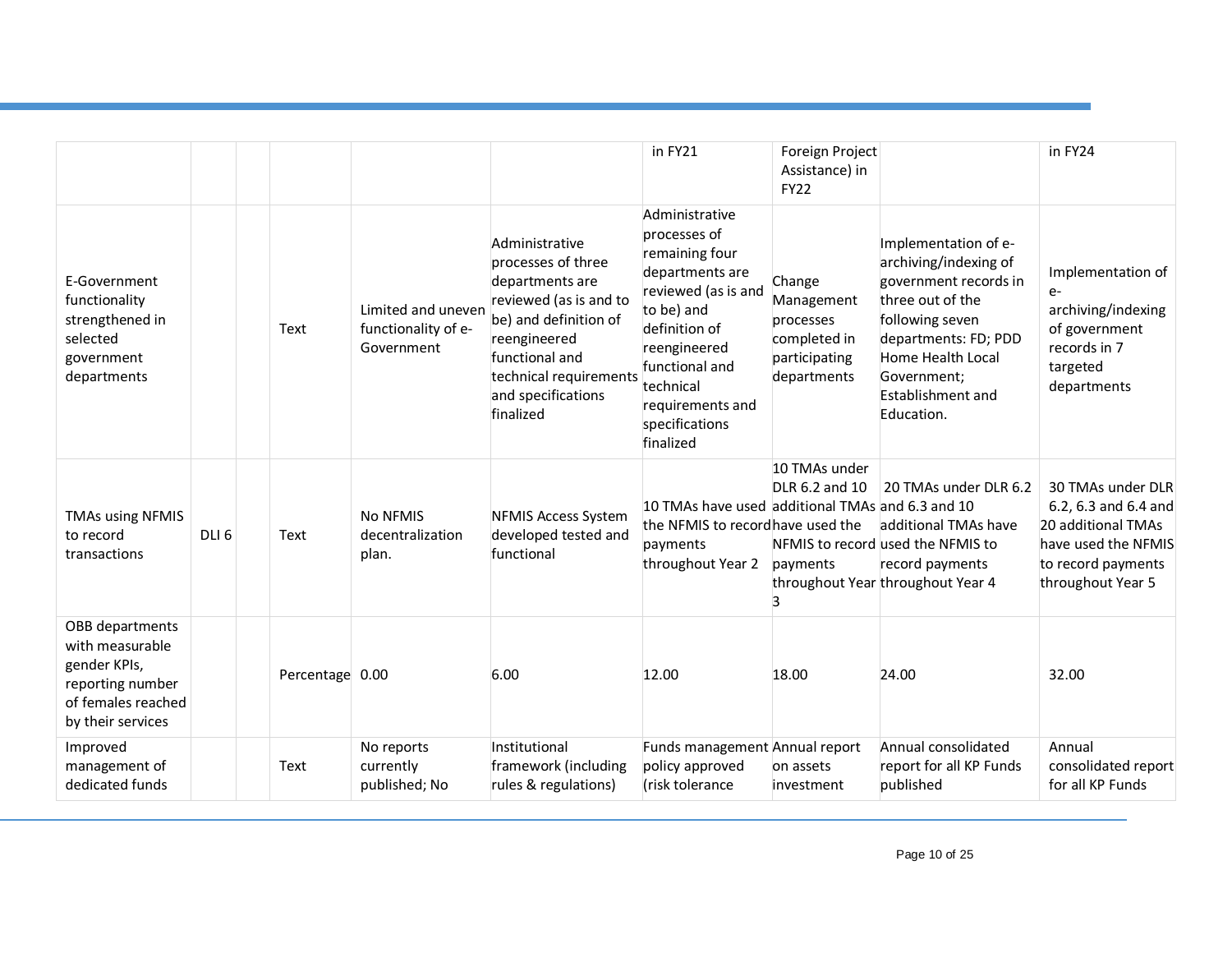| estimate of<br>pension liabilities | for HDF, GPIF and PF<br>notified;Actuarial<br>study for pension<br>liabilities completed | maturities portfolio portfolio &<br>diversification<br>investment income GPIF and PF<br>targets financing of published | liabilities of HDF | published |
|------------------------------------|------------------------------------------------------------------------------------------|------------------------------------------------------------------------------------------------------------------------|--------------------|-----------|
|                                    |                                                                                          | PF)                                                                                                                    |                    |           |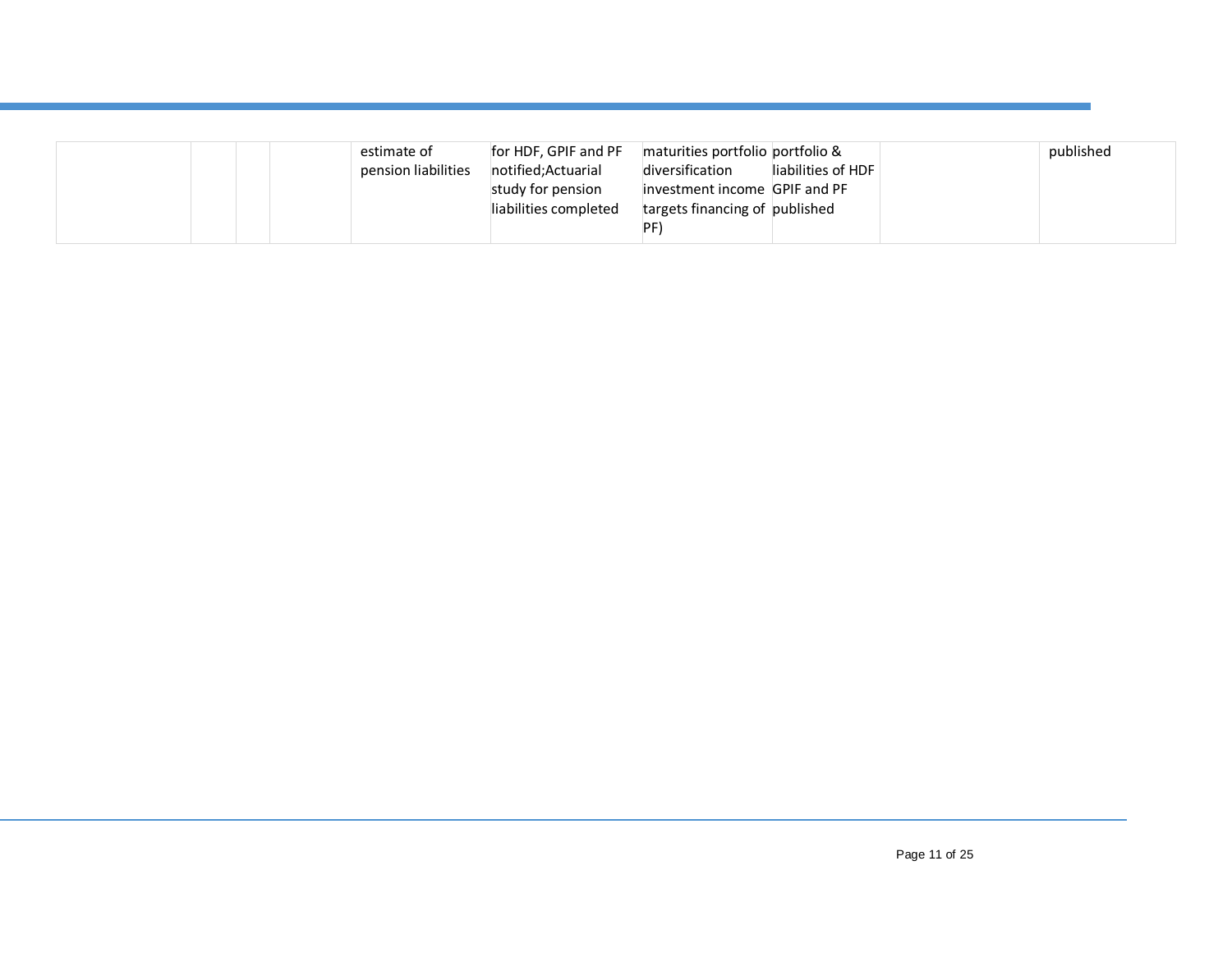| <b>Monitoring &amp; Evaluation Plan: PDO Indicators</b> |                                                                                       |  |  |  |  |  |
|---------------------------------------------------------|---------------------------------------------------------------------------------------|--|--|--|--|--|
| <b>Indicator Name</b>                                   | Increase in own source tax revenues (amount in PKR billion)                           |  |  |  |  |  |
| <b>Frequency</b>                                        | Annual                                                                                |  |  |  |  |  |
| Data Source                                             | KP Finance Accounts/Unaudited Financial Statements/Budget Execution Reports           |  |  |  |  |  |
| <b>Methodology for Data Collection</b>                  | Review of KP Finance Accounts/Unaudited Financial Statements/Budget Execution Reports |  |  |  |  |  |
| <b>Responsibility for Data Collection</b>               | FD, KPRA, ETNCD, BoR                                                                  |  |  |  |  |  |
| <b>Indicator Name</b>                                   | Cash deposits held by Government in commercial banks                                  |  |  |  |  |  |
| <b>Frequency</b>                                        | Annual                                                                                |  |  |  |  |  |
| Data Source                                             | FD reports, SBP statements/reports                                                    |  |  |  |  |  |
| <b>Methodology for Data Collection</b>                  | Reports from FD detailing reconciliation of accounts by relevant departments          |  |  |  |  |  |
| <b>Responsibility for Data Collection</b>               | <b>FD</b>                                                                             |  |  |  |  |  |
| <b>Indicator Name</b>                                   | Share of ADP funds spent on capital investment                                        |  |  |  |  |  |
| <b>Frequency</b>                                        | Annual                                                                                |  |  |  |  |  |
| Data Source                                             | NFMIS report on ADP spending by economic classification                               |  |  |  |  |  |
| <b>Methodology for Data Collection</b>                  | Review of NFMIS report on ADP spending by economic classification                     |  |  |  |  |  |
| <b>Responsibility for Data Collection</b>               | Pⅅ                                                                                    |  |  |  |  |  |
|                                                         |                                                                                       |  |  |  |  |  |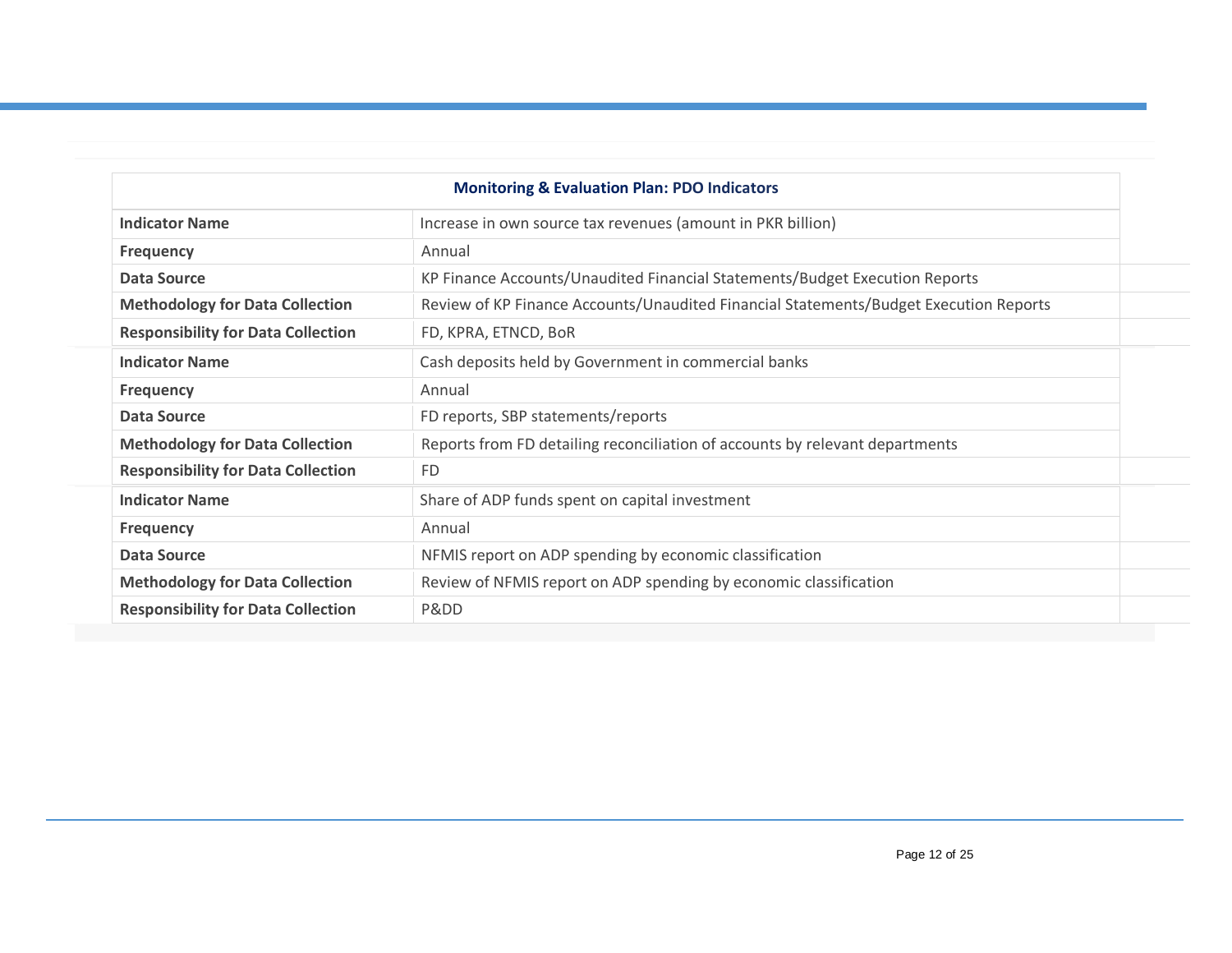|                                           | <b>Monitoring &amp; Evaluation Plan: Intermediate Results Indicators</b> |  |  |  |
|-------------------------------------------|--------------------------------------------------------------------------|--|--|--|
| <b>Indicator Name</b>                     | Registered taxpayers who filed GSTS in previous year                     |  |  |  |
| <b>Frequency</b>                          | Annual                                                                   |  |  |  |
| <b>Data Source</b>                        | KPRA (PRAL) database                                                     |  |  |  |
| <b>Methodology for Data Collection</b>    | review of PRAL reports                                                   |  |  |  |
| <b>Responsibility for Data Collection</b> | KPRA, OSU                                                                |  |  |  |
| <b>Indicator Name</b>                     | Database integration in tax administration                               |  |  |  |
| <b>Frequency</b>                          | Annual                                                                   |  |  |  |
| <b>Data Source</b>                        | FD, KPRA, ETNCD, BoR, ST&IT, KPITB                                       |  |  |  |
| <b>Methodology for Data Collection</b>    | Querying of linked database using taxpayer CNIC/Name)                    |  |  |  |
| <b>Responsibility for Data Collection</b> | KPITB, OSU                                                               |  |  |  |
| <b>Indicator Name</b>                     | Business processes for tax administration simplified and harmonized      |  |  |  |
| <b>Frequency</b>                          | Annual                                                                   |  |  |  |
| <b>Data Source</b>                        | KPRA, ETNCD, BoR, ST&IT, KPITB                                           |  |  |  |
| <b>Methodology for Data Collection</b>    | Review of system generated reports showing harmonized processes          |  |  |  |
| <b>Responsibility for Data Collection</b> | KPITB, OSU                                                               |  |  |  |
| <b>Indicator Name</b>                     | Taxpayer facilitation centers functional                                 |  |  |  |
| <b>Frequency</b>                          | Annual                                                                   |  |  |  |
| <b>Data Source</b>                        | <b>KPRA</b>                                                              |  |  |  |
| <b>Methodology for Data Collection</b>    | Review of status reports from KPRA                                       |  |  |  |
| <b>Responsibility for Data Collection</b> | KPRA, ETNCD, BoR                                                         |  |  |  |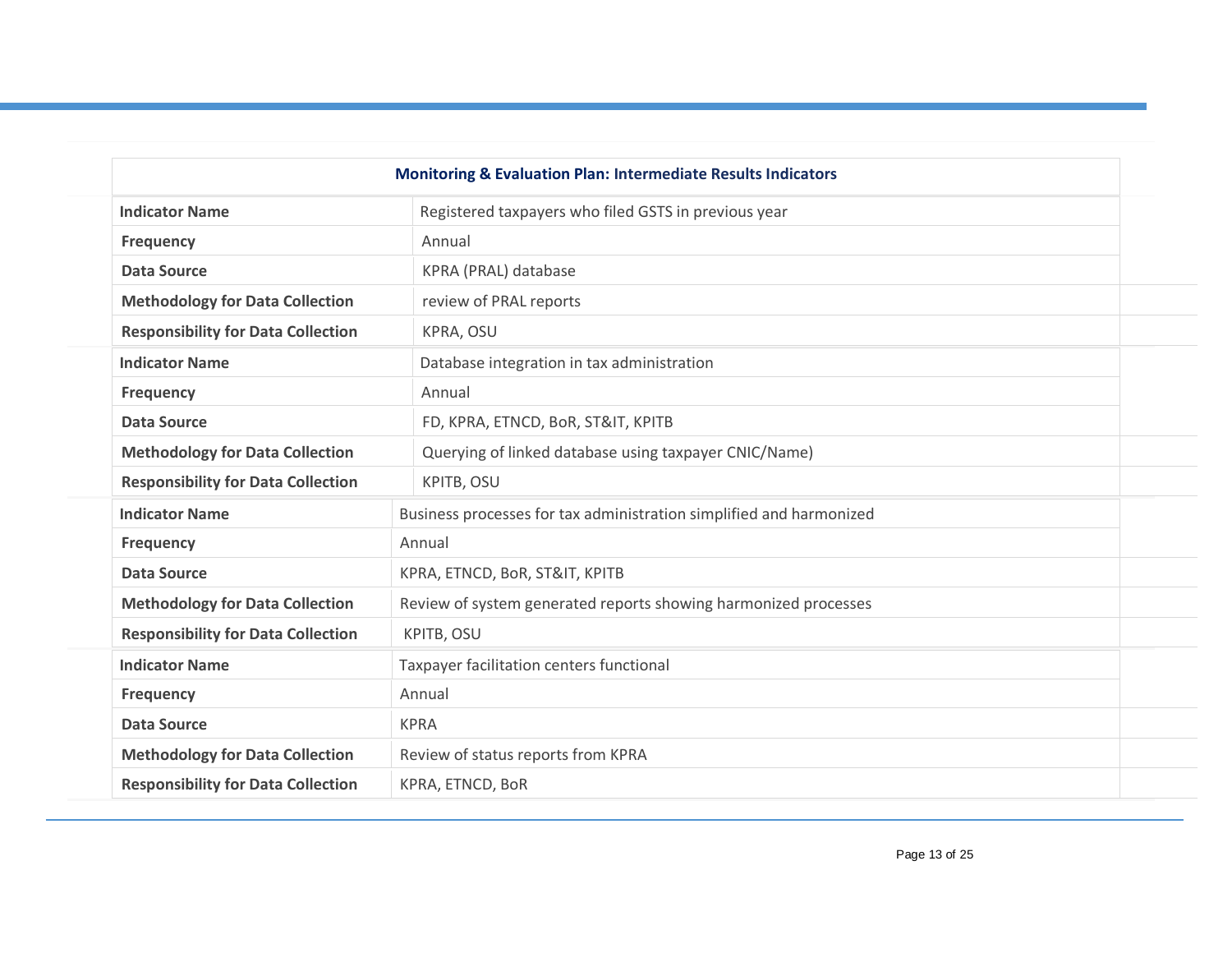| <b>Indicator Name</b>                     | Cities with updated UIPT surveys, valuations and digitized records             |  |  |  |  |  |
|-------------------------------------------|--------------------------------------------------------------------------------|--|--|--|--|--|
| <b>Frequency</b>                          | Annual                                                                         |  |  |  |  |  |
| <b>Data Source</b>                        | <b>ETNCD</b>                                                                   |  |  |  |  |  |
| <b>Methodology for Data Collection</b>    | Review of GIS generated reports of selected cities                             |  |  |  |  |  |
| <b>Responsibility for Data Collection</b> | ETNCD, OSU                                                                     |  |  |  |  |  |
| <b>Indicator Name</b>                     | Revenue generation from public property                                        |  |  |  |  |  |
| <b>Frequency</b>                          | Annual                                                                         |  |  |  |  |  |
| <b>Data Source</b>                        | ETNCD, BoR, HUD                                                                |  |  |  |  |  |
| <b>Methodology for Data Collection</b>    | Review of property valuation reports                                           |  |  |  |  |  |
| <b>Responsibility for Data Collection</b> | FD, OSU                                                                        |  |  |  |  |  |
| <b>Indicator Name</b>                     | Cash management based on regular consolidation of cash balances and cash plans |  |  |  |  |  |
| <b>Frequency</b>                          | Annual                                                                         |  |  |  |  |  |
| <b>Data Source</b>                        | SBP reports, FD reports, Cash plans by four departments                        |  |  |  |  |  |
| <b>Methodology for Data Collection</b>    | Review of consolidation reports                                                |  |  |  |  |  |
| <b>Responsibility for Data Collection</b> | FD, OSU                                                                        |  |  |  |  |  |
| <b>Indicator Name</b>                     | Sectors with public investment plans (cumulative)                              |  |  |  |  |  |
| <b>Frequency</b>                          | Annual                                                                         |  |  |  |  |  |
| <b>Data Source</b>                        | Pⅅ                                                                             |  |  |  |  |  |
| <b>Methodology for Data Collection</b>    | Survey of sectoral departments                                                 |  |  |  |  |  |
| <b>Responsibility for Data Collection</b> | Pⅅ, OSU                                                                        |  |  |  |  |  |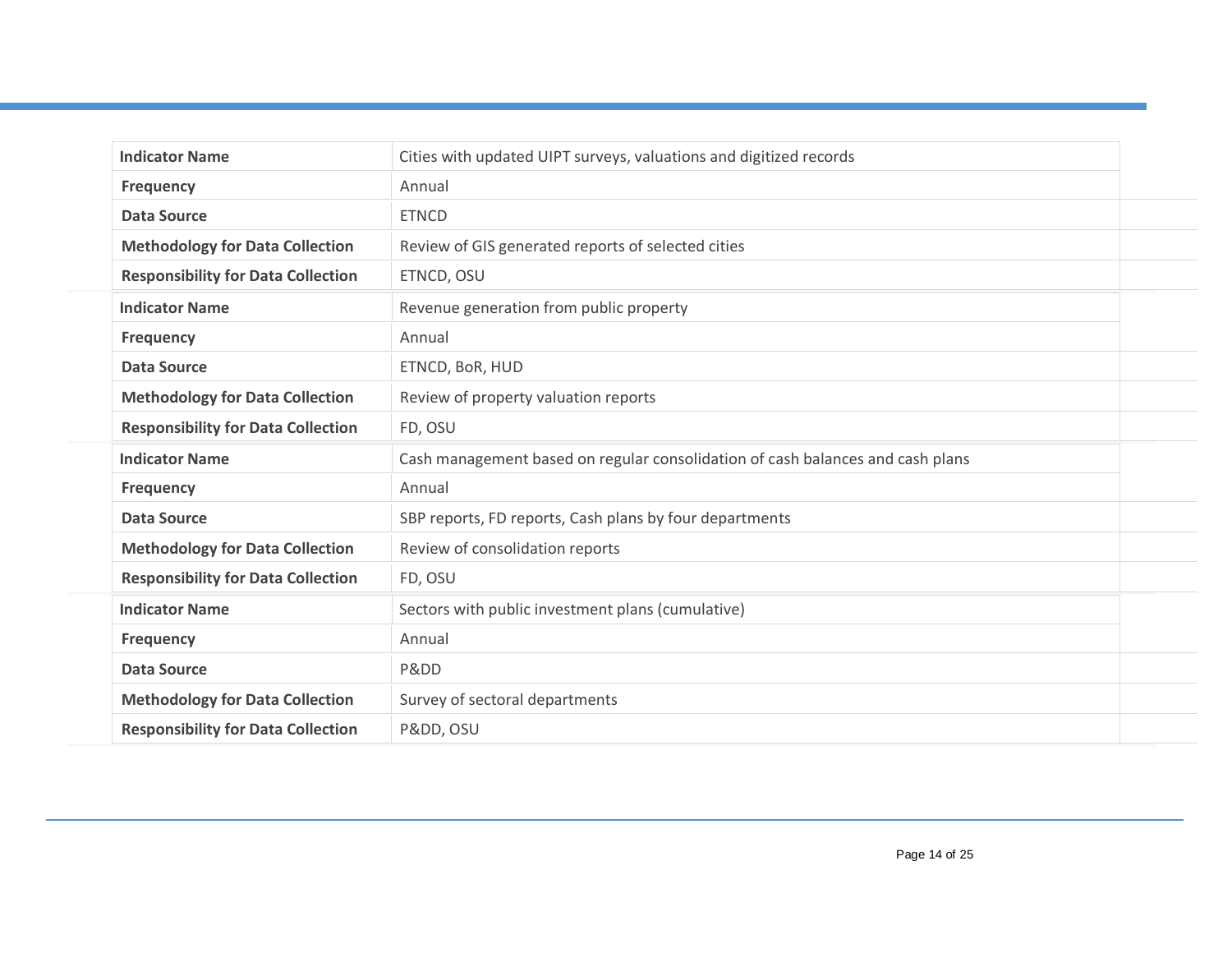| ADP funds allocated to unapproved projects (excluding foreign project assistance)                                                                                                                                                                                                                                                                        |  |
|----------------------------------------------------------------------------------------------------------------------------------------------------------------------------------------------------------------------------------------------------------------------------------------------------------------------------------------------------------|--|
| Annual                                                                                                                                                                                                                                                                                                                                                   |  |
| ADP as part of the budget books                                                                                                                                                                                                                                                                                                                          |  |
| Review of ADP                                                                                                                                                                                                                                                                                                                                            |  |
| Pⅅ, OSU                                                                                                                                                                                                                                                                                                                                                  |  |
| E-Government functionality strengthened in selected government departments                                                                                                                                                                                                                                                                               |  |
| Annual                                                                                                                                                                                                                                                                                                                                                   |  |
| <b>KPITB</b>                                                                                                                                                                                                                                                                                                                                             |  |
| Progress reports from participating agencies                                                                                                                                                                                                                                                                                                             |  |
| <b>FD</b>                                                                                                                                                                                                                                                                                                                                                |  |
| TMAs using NFMIS to record transactions                                                                                                                                                                                                                                                                                                                  |  |
| Annual                                                                                                                                                                                                                                                                                                                                                   |  |
| NFMIS, LG reports, SBP reports                                                                                                                                                                                                                                                                                                                           |  |
| Review of NFMIS, LG reports, SBP reports                                                                                                                                                                                                                                                                                                                 |  |
| FD, LGD, OSU                                                                                                                                                                                                                                                                                                                                             |  |
| OBB departments with measurable gender KPIs, reporting number of females reached by their services                                                                                                                                                                                                                                                       |  |
| Annual                                                                                                                                                                                                                                                                                                                                                   |  |
| FD, Performance Management and Reforms Unit dashboard                                                                                                                                                                                                                                                                                                    |  |
| Review of reports from the Performance Management and Reforms Unit dashboard                                                                                                                                                                                                                                                                             |  |
| FD, OSU                                                                                                                                                                                                                                                                                                                                                  |  |
| <b>Methodology for Data Collection</b><br><b>Responsibility for Data Collection</b><br><b>Methodology for Data Collection</b><br><b>Responsibility for Data Collection</b><br><b>Methodology for Data Collection</b><br><b>Responsibility for Data Collection</b><br><b>Methodology for Data Collection</b><br><b>Responsibility for Data Collection</b> |  |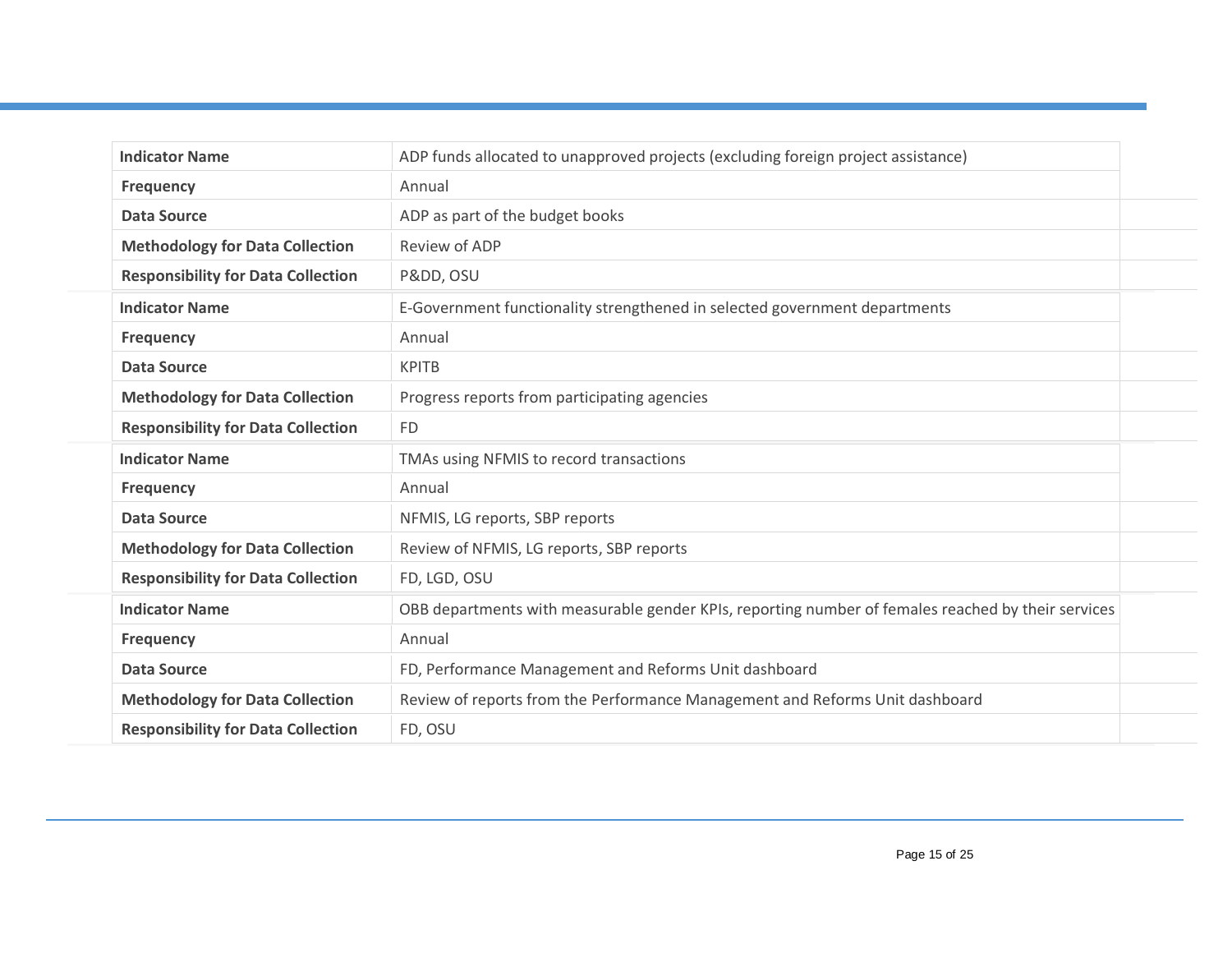| <b>Indicator Name</b>                                                                      | Improved management of dedicated funds |  |  |  |
|--------------------------------------------------------------------------------------------|----------------------------------------|--|--|--|
| <b>Frequency</b>                                                                           | Annual                                 |  |  |  |
| Data Source                                                                                | Annual Funds Reports, FD website       |  |  |  |
| <b>Methodology for Data Collection</b><br>Review of Annual Reports of the respective funds |                                        |  |  |  |
| <b>Responsibility for Data Collection</b>                                                  | FD                                     |  |  |  |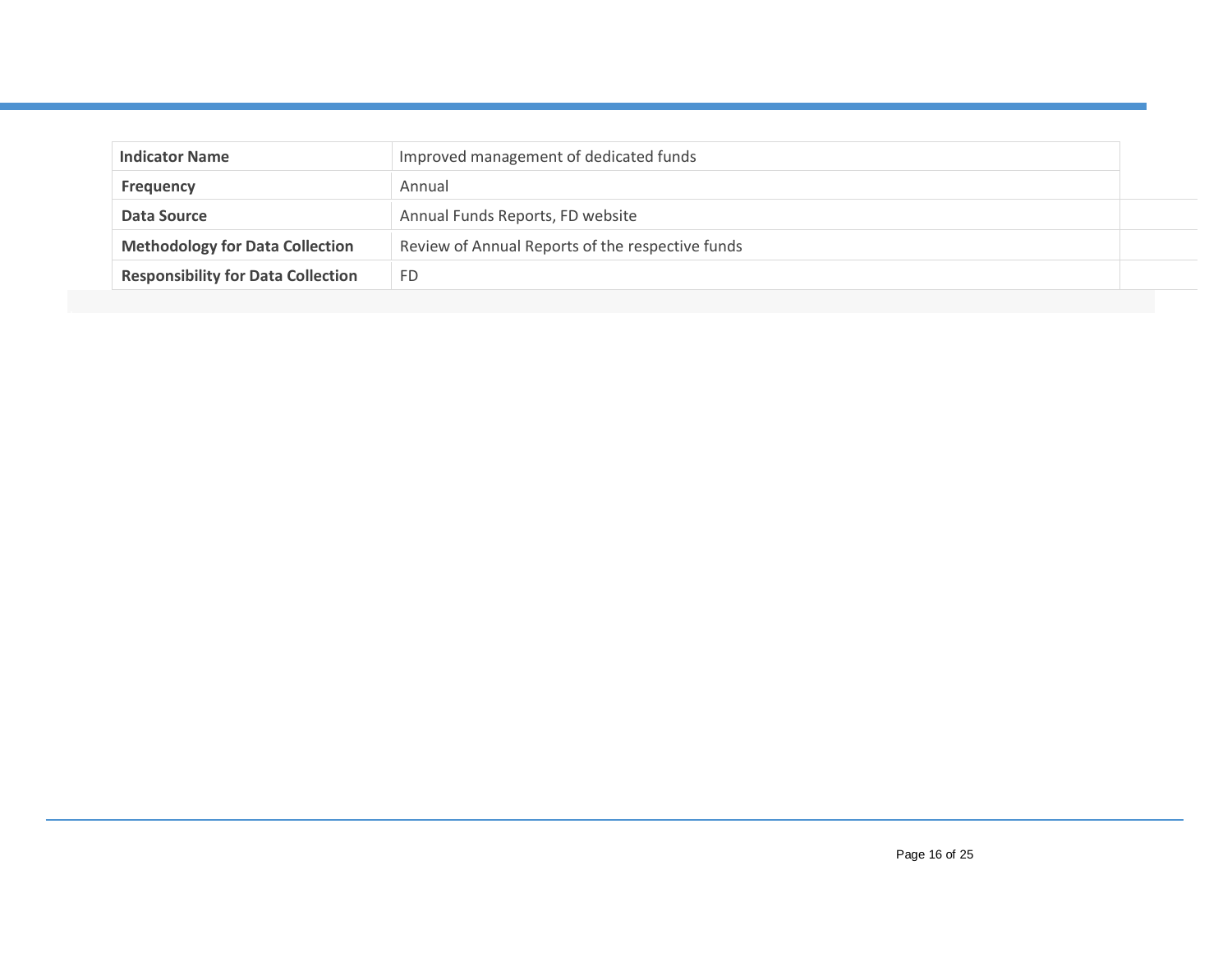**ANNEX 2. Disbursement Linked Indicators, Disbursement Arrangements and Verification Protocols**

.

| <b>Disbursement Linked Indicators Matrix</b> |                    |                                                      |                                     |                                                                                                                                                                   |  |  |  |  |
|----------------------------------------------|--------------------|------------------------------------------------------|-------------------------------------|-------------------------------------------------------------------------------------------------------------------------------------------------------------------|--|--|--|--|
| DLI <sub>1</sub>                             |                    | Registered taxpayers who filed GSTS in previous year |                                     |                                                                                                                                                                   |  |  |  |  |
| <b>Type of DLI</b>                           | <b>Scalability</b> | <b>Unit of Measure</b>                               | <b>Total Allocated Amount (USD)</b> | As % of Total Financing Amount                                                                                                                                    |  |  |  |  |
| Intermediate Outcome                         | Yes                | Percentage                                           | 25,000,000.00                       | 11.43                                                                                                                                                             |  |  |  |  |
| <b>Period</b>                                | Value              |                                                      | <b>Allocated Amount (USD)</b>       | Formula                                                                                                                                                           |  |  |  |  |
| <b>Baseline</b>                              | 51.00              |                                                      |                                     |                                                                                                                                                                   |  |  |  |  |
| <b>Prior Results</b>                         | 0.00               |                                                      | 0.00                                |                                                                                                                                                                   |  |  |  |  |
| FY19/20 (yr1)                                | 55.00              |                                                      | 5,000,000.00                        | Not scalable.                                                                                                                                                     |  |  |  |  |
| FY20/21 (yr2)                                | 60.00              |                                                      | 5,000,000.00                        | Scalable. US\$ 1,000,000 (SDR<br>equivalent) for each percentage<br>point increase over the target set in<br>Year 1, up to the Allocated Amount<br>set for Year 2 |  |  |  |  |
| FY21/22 (yr3)                                | 65.00              |                                                      | 5,000,000.00                        | Scalable. US\$ 1,000,000 (SDR<br>equivalent) for each percentage<br>point increase over the target set in<br>Year 2, up to the Allocated Amount<br>set for Year 3 |  |  |  |  |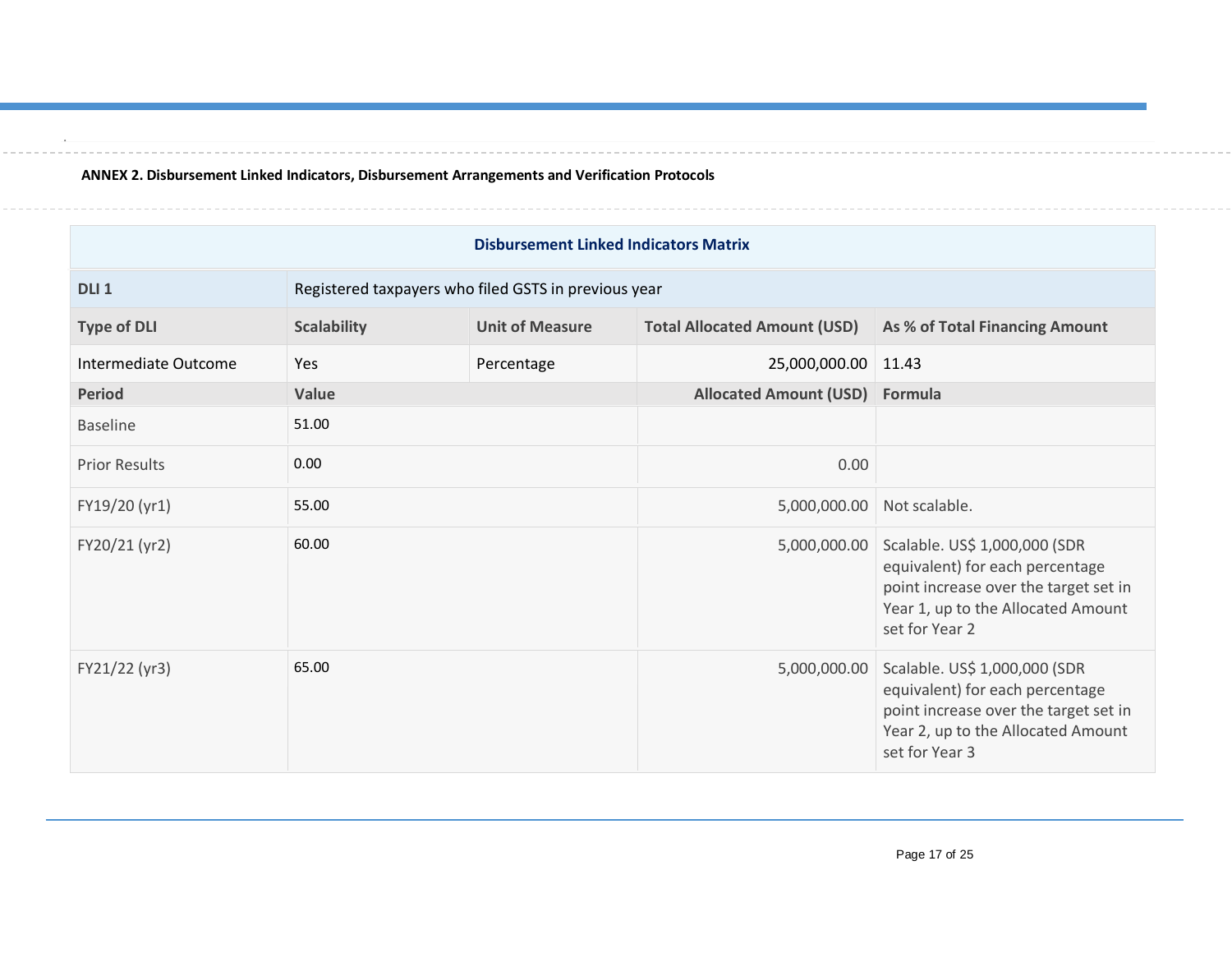| FY22/23 (yr4)        | 70.00                                                                                                                                                                                   |                        | 5,000,000.00                        | Scalable. US\$ 1,000,000 (SDR<br>equivalent) for each percentage<br>point increase over the target set in<br>Year 3, up to the Allocated Amount<br>set for Year 4 |
|----------------------|-----------------------------------------------------------------------------------------------------------------------------------------------------------------------------------------|------------------------|-------------------------------------|-------------------------------------------------------------------------------------------------------------------------------------------------------------------|
| FY23/24 (yr5)        | 75.00                                                                                                                                                                                   |                        | 5,000,000.00                        | Scalable. US\$ 1,000,000 (SDR<br>equivalent) for each percentage<br>point increase over the target set in<br>Year 4, up to the Allocated Amount<br>set for Year 5 |
| DLI <sub>2</sub>     | Database integration in tax administration                                                                                                                                              |                        |                                     |                                                                                                                                                                   |
| <b>Type of DLI</b>   | <b>Scalability</b>                                                                                                                                                                      | <b>Unit of Measure</b> | <b>Total Allocated Amount (USD)</b> | As % of Total Financing Amount                                                                                                                                    |
| Intermediate Outcome | <b>No</b>                                                                                                                                                                               | Text                   | 10,000,000.00                       | 5.26                                                                                                                                                              |
| <b>Period</b>        | Value                                                                                                                                                                                   |                        | <b>Allocated Amount (USD)</b>       | Formula                                                                                                                                                           |
| <b>Baseline</b>      | No linkages among KP tax authorities' databases or<br>with third parties; Data Warehouse Pilot in the<br>Department of Science and Technology and<br>Information and Technology (ST&IT) |                        |                                     |                                                                                                                                                                   |
| <b>Prior Results</b> | DLR 2.0: An MOU setting forth clear responsibilities<br>for information exchange duly signed between FBR<br>and KPRA                                                                    |                        | 4,000,000.00                        |                                                                                                                                                                   |
| FY19/20 (yr1)        | DLR 2.1: Plan for data systems integration approved<br>by GoKP                                                                                                                          |                        | 1,600,000.00                        | Not scalable                                                                                                                                                      |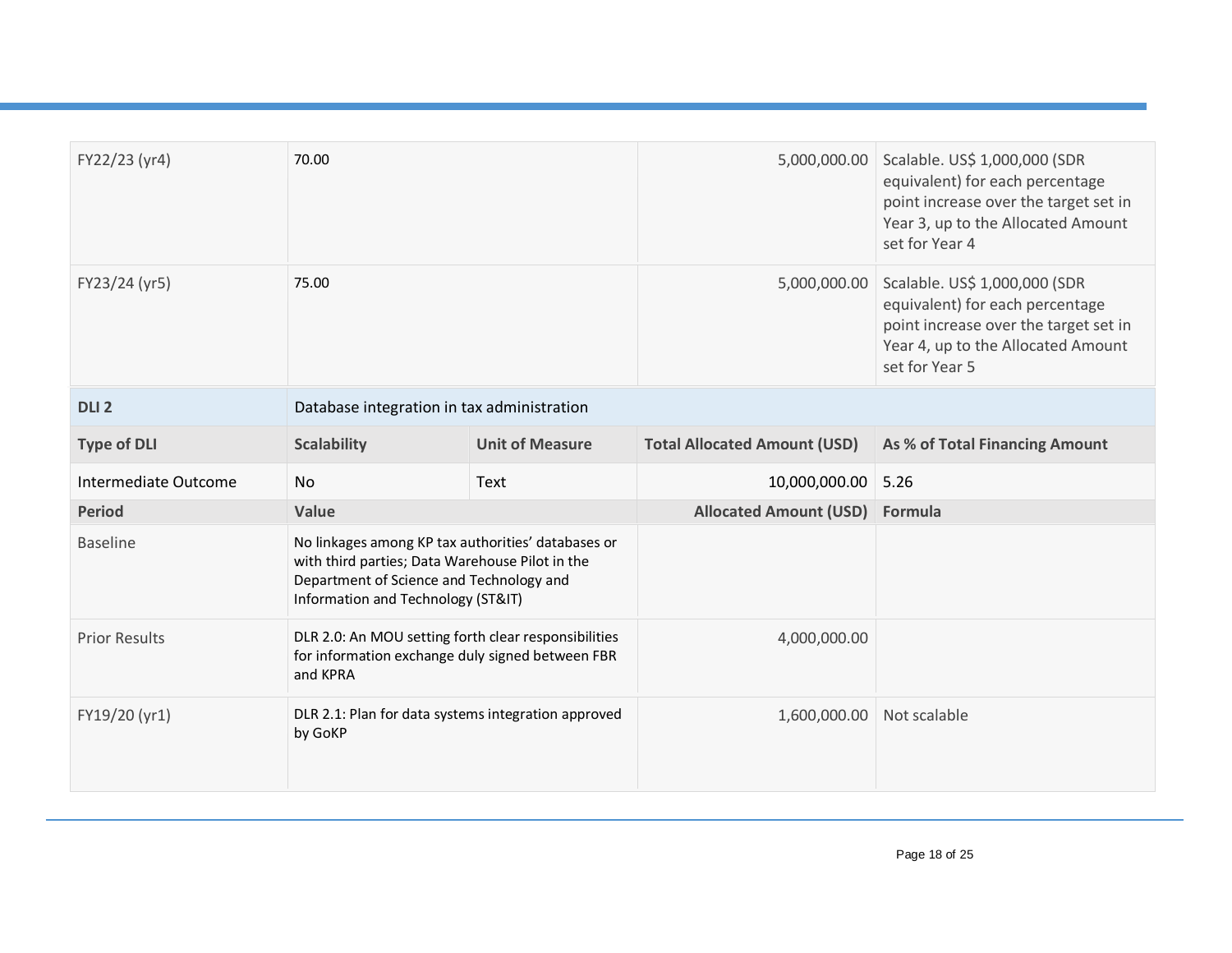| FY20/21 (yr2)        | DLR 2.2: KPRA linkages with 3 withholding agents'<br>databases in place and operational                                       |  | 1,400,000.00                        | Not scalable.                                               |
|----------------------|-------------------------------------------------------------------------------------------------------------------------------|--|-------------------------------------|-------------------------------------------------------------|
| FY21/22 (yr3)        | DLR 2.3 Readiness of BOR and ETNCD databases for<br>linkage with KPRA confirmed                                               |  | 800,000.00                          | Not scalable                                                |
| FY22/23 (yr4)        | DLR 2.4: Shared data warehouse for the KP Tax<br>Authorities has been established and is functional                           |  | 1,400,000.00                        | Not scalable                                                |
| FY23/24 (yr5)        | DLR 2.5: KP Tax Authorities have access to shared<br>data with links to third parties (accessible with<br>taxpayer CNIC/Name) |  | 800,000.00                          | Not scalable                                                |
| DLI <sub>3</sub>     | Cities with updated UIPT surveys, valuations and digitized records                                                            |  |                                     |                                                             |
| <b>Type of DLI</b>   | <b>Scalability</b><br><b>Unit of Measure</b>                                                                                  |  | <b>Total Allocated Amount (USD)</b> | As % of Total Financing Amount                              |
|                      | Yes<br>Text                                                                                                                   |  |                                     |                                                             |
| Intermediate Outcome |                                                                                                                               |  | 15,000,000.00                       | 6.86                                                        |
| <b>Period</b>        | Value                                                                                                                         |  | <b>Allocated Amount (USD)</b>       | Formula                                                     |
| <b>Baseline</b>      | No recent survey conducted; partial digitization of<br>tax records in some cities.                                            |  |                                     |                                                             |
| <b>Prior Results</b> | 0.00                                                                                                                          |  | 0.00                                |                                                             |
| FY19/20 (yr1)        | 2 cities                                                                                                                      |  | 3,000,000.00                        | Scalable. US\$ 1.5 million per city up<br>to US\$ 3,000,000 |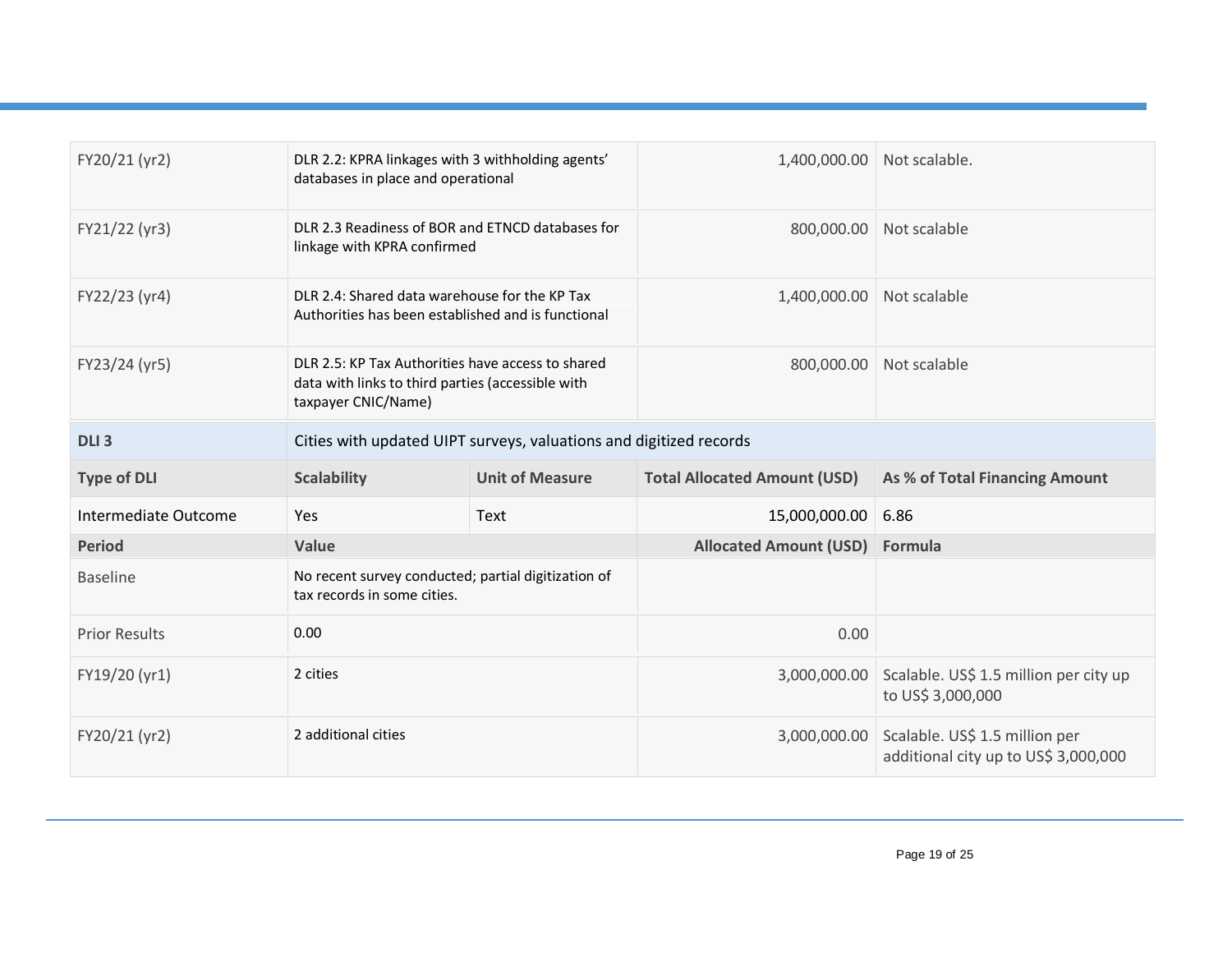| FY21/22 (yr3)        | 2 additional cities                                                                                                                                                                                      |                        |                                     | 3,000,000.00 Scalable. US\$ 1.5 million per<br>additional city up to US\$ 3,000,000 |
|----------------------|----------------------------------------------------------------------------------------------------------------------------------------------------------------------------------------------------------|------------------------|-------------------------------------|-------------------------------------------------------------------------------------|
| FY22/23 (yr4)        | 2 additional cities                                                                                                                                                                                      |                        | 3,000,000.00                        | Scalable. US\$ 1.5 million per<br>additional city up to US\$ 3,000,000              |
| FY23/24 (yr5)        | 2 additional cities                                                                                                                                                                                      |                        | 3,000,000.00                        | Scalable. US\$ 1.5 million per<br>additional city up to US\$ 3,000,000              |
| DLI <sub>4</sub>     | Cash management based on regular consolidation of cash balances and regular cash plans                                                                                                                   |                        |                                     |                                                                                     |
| <b>Type of DLI</b>   | <b>Scalability</b>                                                                                                                                                                                       | <b>Unit of Measure</b> | <b>Total Allocated Amount (USD)</b> | As % of Total Financing Amount                                                      |
| Intermediate Outcome | No                                                                                                                                                                                                       | Text                   | 20,000,000.00                       | 10.23                                                                               |
| <b>Period</b>        | Value                                                                                                                                                                                                    |                        | <b>Allocated Amount (USD)</b>       | Formula                                                                             |
| <b>Baseline</b>      | Cash management not based on regular<br>consolidation of cash balances and regular cash<br>plans                                                                                                         |                        |                                     |                                                                                     |
| <b>Prior Results</b> | DLR 4.0: Notification has been issued by FD to all<br>government departments requesting reconciliation<br>of government cash deposits in commercial banks<br>with the bank statements available with FD. |                        | 4,000,000.00                        |                                                                                     |
| FY19/20 (yr1)        | DLR 4.1: Cash management policy covering, inter<br>alia, the consolidation in TSA accounts and non-TSA<br>accounts, cash forecasting and monitoring has been<br>notified by FD and adopted by GoKP.      |                        | 1,300,000.00                        | Not scalable                                                                        |
| FY20/21 (yr2)        | DLR 4.2: Monthly consolidation of cash balances by<br>all government departments throughout Year 2.                                                                                                      |                        | 5,100,000.00                        | Not scalable                                                                        |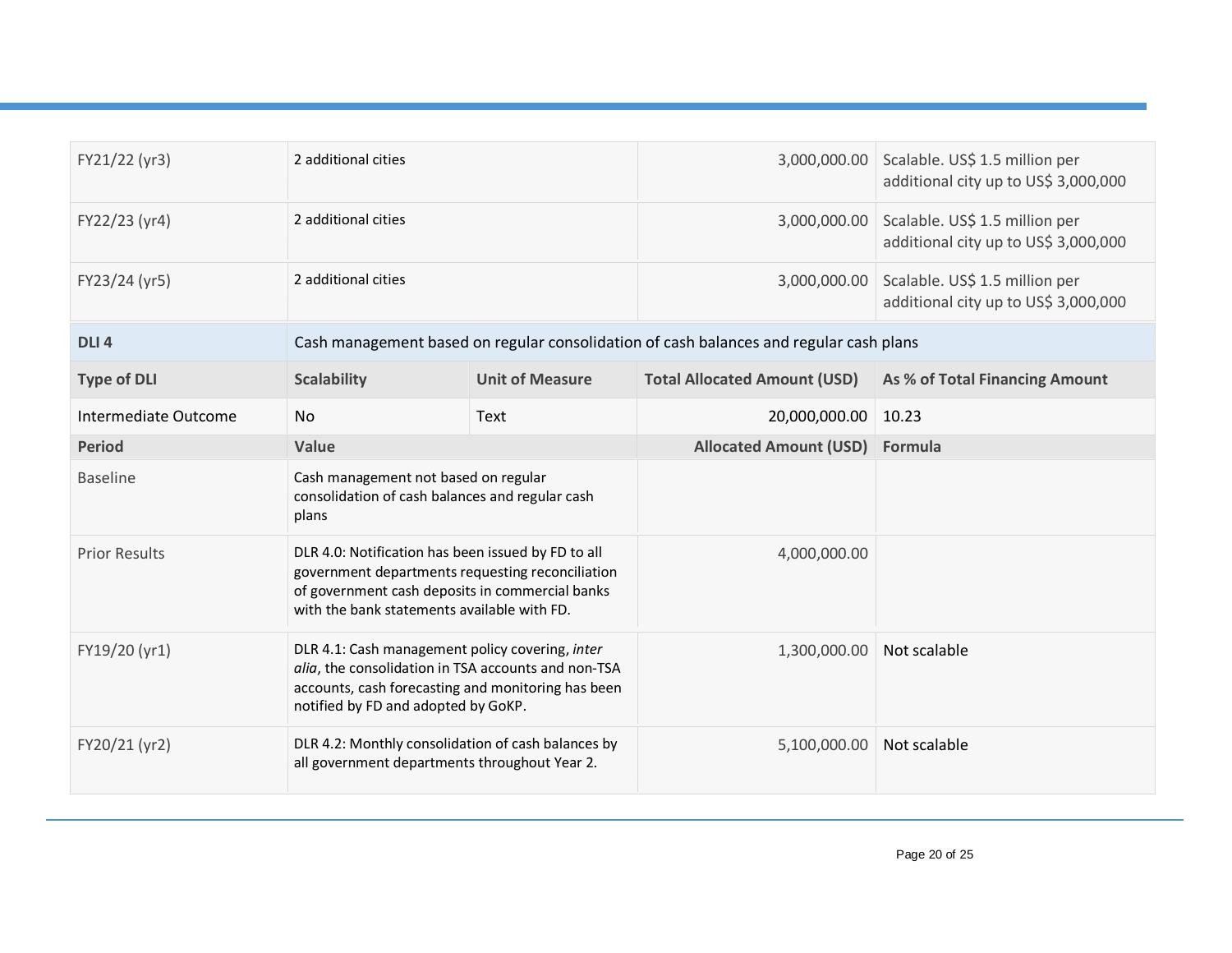| FY21/22 (yr3)        | DLR 4.3: Fortnightly consolidation of cash balances<br>by all government departments throughout Year 3.                                                                                                                                                                                                         |                                                                                                                                         | 4,800,000.00                        | Not scalable                   |
|----------------------|-----------------------------------------------------------------------------------------------------------------------------------------------------------------------------------------------------------------------------------------------------------------------------------------------------------------|-----------------------------------------------------------------------------------------------------------------------------------------|-------------------------------------|--------------------------------|
| FY22/23 (yr4)        | DLR 4.4: Weekly consolidation of cash balances by all<br>government departments throughout Year 4. DLR<br>4.5: Four government departments (Communication<br>and Works Elementary and Secondary Education<br>Health Irrigation) have prepared quarterly cash plans<br>and submitted to the FD throughout Year 4 |                                                                                                                                         | 2,700,000.00                        | Not scalable                   |
| FY23/24 (yr5)        | DLR 4.6: Four government departments<br>(Communication and Works Elementary and<br>Secondary Education Health Irrigation) have<br>prepared monthly cash plans and submitted them to<br>FD throughout Year 5                                                                                                     |                                                                                                                                         | 2,100,000.00                        | Not scalable                   |
| DLI <sub>5</sub>     | ADP funds allocated to unapproved projects (excluding Foreign Project Assistance)                                                                                                                                                                                                                               |                                                                                                                                         |                                     |                                |
| <b>Type of DLI</b>   | <b>Scalability</b>                                                                                                                                                                                                                                                                                              | <b>Unit of Measure</b>                                                                                                                  | <b>Total Allocated Amount (USD)</b> | As % of Total Financing Amount |
| Intermediate Outcome | No.                                                                                                                                                                                                                                                                                                             | Text                                                                                                                                    | 10,000,000.00                       | 4.86                           |
| <b>Period</b>        | Value                                                                                                                                                                                                                                                                                                           |                                                                                                                                         | <b>Allocated Amount (USD)</b>       | Formula                        |
| <b>Baseline</b>      | Allocated funds to unapproved projects are 49<br>percent of total ADP (excluding Foreign Project<br>Assistance) in FY18                                                                                                                                                                                         |                                                                                                                                         |                                     |                                |
| <b>Prior Results</b> | 0.00                                                                                                                                                                                                                                                                                                            |                                                                                                                                         | 0.00                                |                                |
| FY19/20 (yr1)        |                                                                                                                                                                                                                                                                                                                 | DLR 5.1: Allocated funds to unapproved projects<br>have not exceeded 45% of total ADP (excluding<br>foreign project assistance) in FY20 |                                     | Not scalable                   |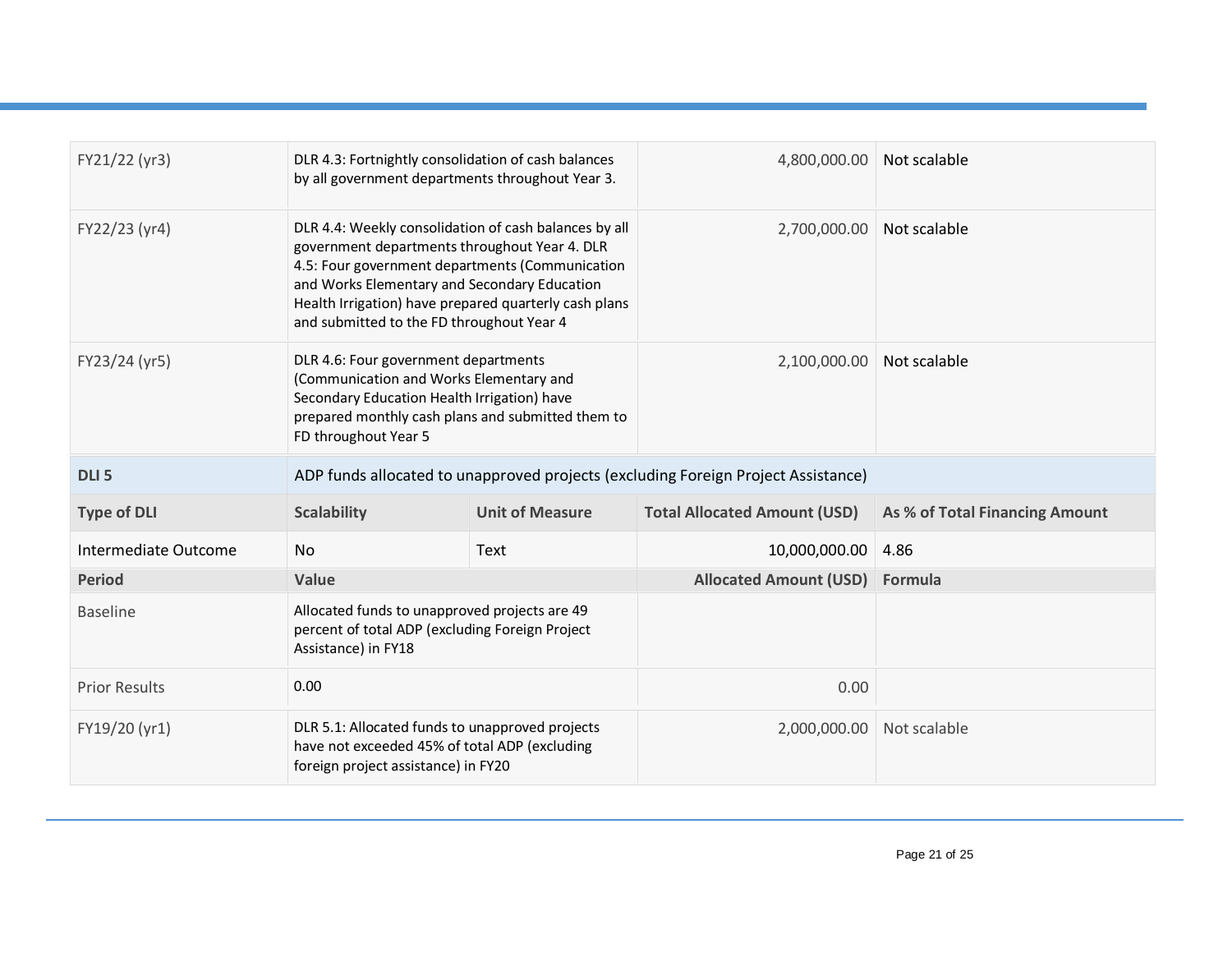| FY20/21 (yr2)        | DLR 5.2: Allocated funds to unapproved projects<br>have not exceeded 40% of total ADP (excluding<br>foreign project assistance) in FY21 |             | 2,500,000.00 Not scalable           |                                |
|----------------------|-----------------------------------------------------------------------------------------------------------------------------------------|-------------|-------------------------------------|--------------------------------|
| FY21/22 (yr3)        | DLR 5.3: Allocated funds to unapproved projects<br>have not exceeded 35% of total ADP (excluding<br>foreign project assistance) in FY22 |             | 2,500,000.00                        | Not scalable                   |
| FY22/23 (yr4)        | DLR 5.4: Allocated funds to unapproved projects have<br>not exceeded 25% of total ADP (excluding foreign<br>project assistance) in FY23 |             | 1,500,000.00                        | Not scalable                   |
| FY23/24 (yr5)        | DLR 5.5: Allocated funds to unapproved projects<br>have not exceeded 20% of total ADP (excluding<br>foreign project assistance) in FY24 |             | 1,500,000.00                        | Not scalable                   |
| DLI <sub>6</sub>     | TMAs using NFMIS to record transactions (cumulative)                                                                                    |             |                                     |                                |
|                      | <b>Unit of Measure</b><br><b>Scalability</b>                                                                                            |             |                                     |                                |
| <b>Type of DLI</b>   |                                                                                                                                         |             | <b>Total Allocated Amount (USD)</b> | As % of Total Financing Amount |
| Intermediate Outcome | Yes                                                                                                                                     | <b>Text</b> | 20,000,000.00                       | 8.0                            |
| <b>Period</b>        | Value                                                                                                                                   |             | <b>Allocated Amount (USD)</b>       | Formula                        |
| <b>Baseline</b>      | No NFMIS decentralization plan                                                                                                          |             |                                     |                                |
| <b>Prior Results</b> | DLR 6.0: NFMIS Decentralization Plan approved by<br>GoKP                                                                                |             | 4,000,000.00                        |                                |
| FY19/20 (yr1)        | DLR 6.1: NFMIS Access System developed, tested<br>and functional                                                                        |             | 3,000,000.00                        | Not scalable.                  |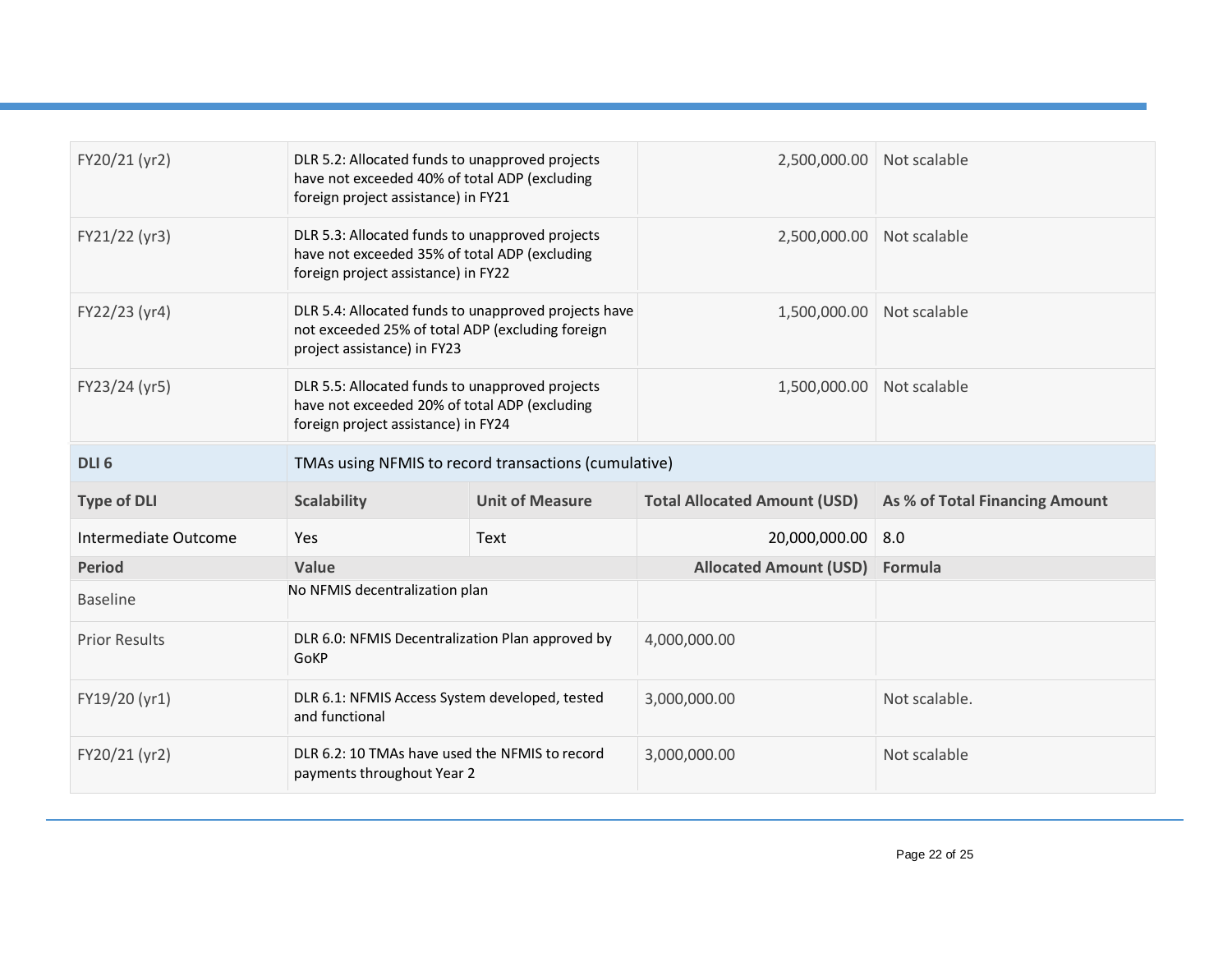| FY21/22 (yr3) | DLR 6.3: 10 TMAs under DLR 6.2 and 10 additional<br>TMAs have used the NFMIS to record payments<br>throughout Year 3              | 3,000,000.00 | Scalable: \$300,000 per additional<br>TMA up to \$3,000,000 |
|---------------|-----------------------------------------------------------------------------------------------------------------------------------|--------------|-------------------------------------------------------------|
| FY22/23 (yr4) | DLR 6.4: 20 TMAs under DLRs 6.2 and 6.3 and 10<br>additional TMAs have used the NFMIS to record<br>payments throughout Year 4     | 3,000,000.00 | Scalable: \$300,000 per additional<br>TMA up to \$3,000,000 |
| FY23/24 (yr5) | DLR 6.5: 30 TMAs under DLR 6.2, 6.3 and 6.4 and 20<br>additional TMAs have used the NFMIS to record<br>payments throughout Year 5 | 4,000,000.00 | Scalable: \$200,000 per additional<br>TMA up to \$4,000,000 |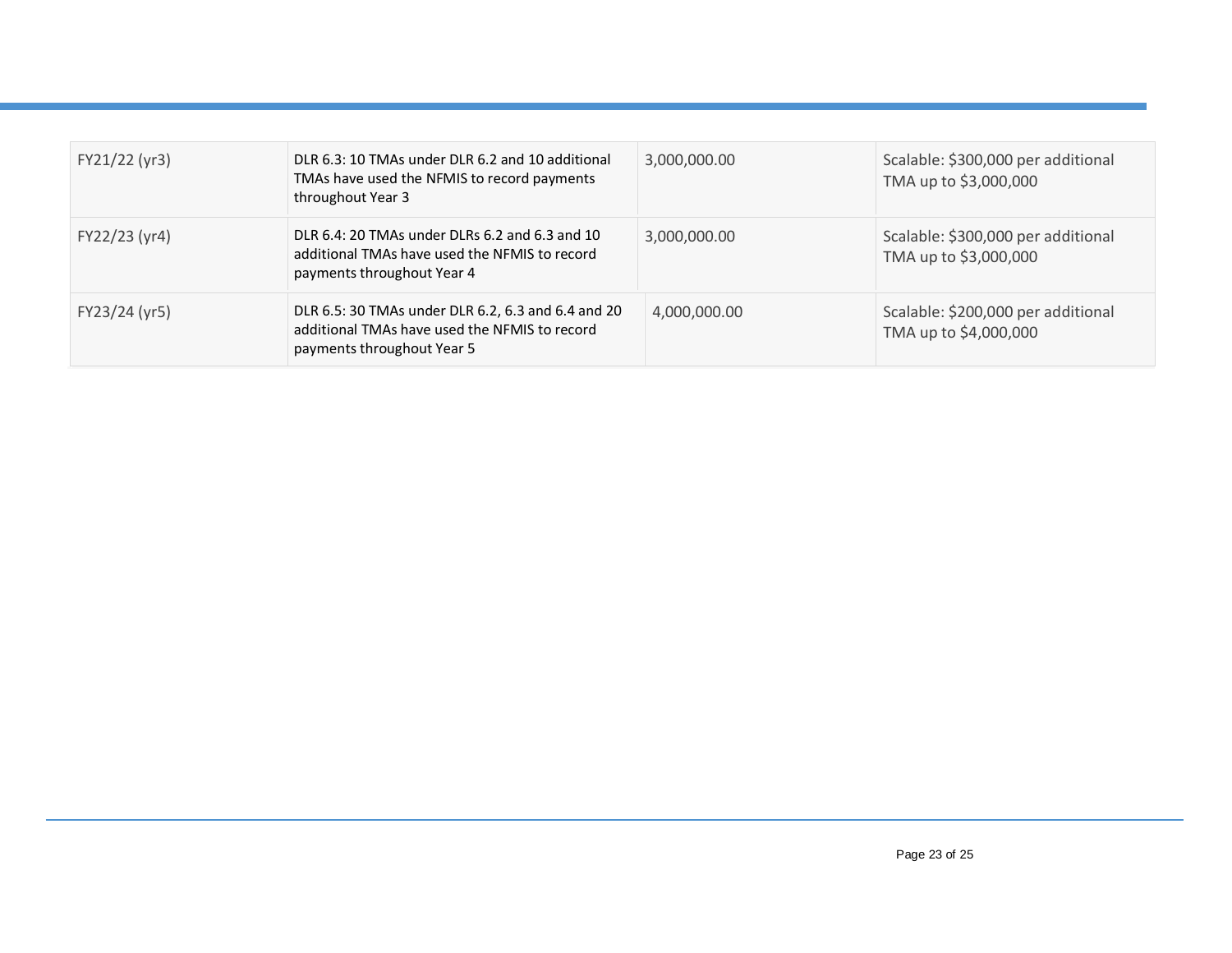| <b>Verification Protocol Table: Disbursement Linked Indicators</b> |                                                                                                                                                                                                                                                                                                                |  |
|--------------------------------------------------------------------|----------------------------------------------------------------------------------------------------------------------------------------------------------------------------------------------------------------------------------------------------------------------------------------------------------------|--|
| DLI <sub>1</sub>                                                   | Registered taxpayers who filed GSTS in previous year                                                                                                                                                                                                                                                           |  |
| <b>Description</b>                                                 | Percentage of taxpayers registered with KPRA who filed their returns in the previous fiscal year.                                                                                                                                                                                                              |  |
| Data source/ agency                                                | KPRA (PRAL) database/KPRA                                                                                                                                                                                                                                                                                      |  |
| <b>Verification Entity</b>                                         | <b>TPVA</b>                                                                                                                                                                                                                                                                                                    |  |
| <b>Procedure</b>                                                   | Review of PRAL data on number of registered taxpayers and filers for the year and of sample of anonymized taxpayer data<br>to ascertain filing compliance rate among registered taxpayers                                                                                                                      |  |
| DLI <sub>2</sub>                                                   | Database integration in tax administration                                                                                                                                                                                                                                                                     |  |
| <b>Description</b>                                                 | Automated exchange of taxpayer data (by CNIC/STN) through shared Data Warehouse for the KPRA, ETNCD, and BoR is in<br>place; and KPRA has automated linkages (data exchange) with at least five third parties (e.g. FBR, NADRA, withholding<br>agents such as commercial banks, telecom and utility companies) |  |
| Data source/agency                                                 | KPRA, ETNCD, BoR databases; shared Data Warehouse/KPRA, ETNCD, BoR                                                                                                                                                                                                                                             |  |
| <b>Verification Entity</b>                                         | <b>TPVA</b>                                                                                                                                                                                                                                                                                                    |  |
| <b>Procedure</b>                                                   | Inspection and testing of automated data exchange in shared Data Warehouse of KPRA, ETNCD, and BoR (when<br>established)                                                                                                                                                                                       |  |
| DLI <sub>3</sub>                                                   | Cities with updated UIPT surveys, valuations and digitized records                                                                                                                                                                                                                                             |  |
| <b>Description</b>                                                 | Urban Immovable Property Tax records updated through surveys and digitized in 10 cities; UIPT surveys include GIS<br>mapping of properties and updated valuations with reference to market benchmarks                                                                                                          |  |
| Data source/ agency                                                | UIPT database/ETNCD                                                                                                                                                                                                                                                                                            |  |
| <b>Verification Entity</b>                                         | <b>TPVA</b>                                                                                                                                                                                                                                                                                                    |  |
| <b>Procedure</b>                                                   | Review of random sample of digitized UIPT records of targeted cities for completeness of data (property GIS location, size                                                                                                                                                                                     |  |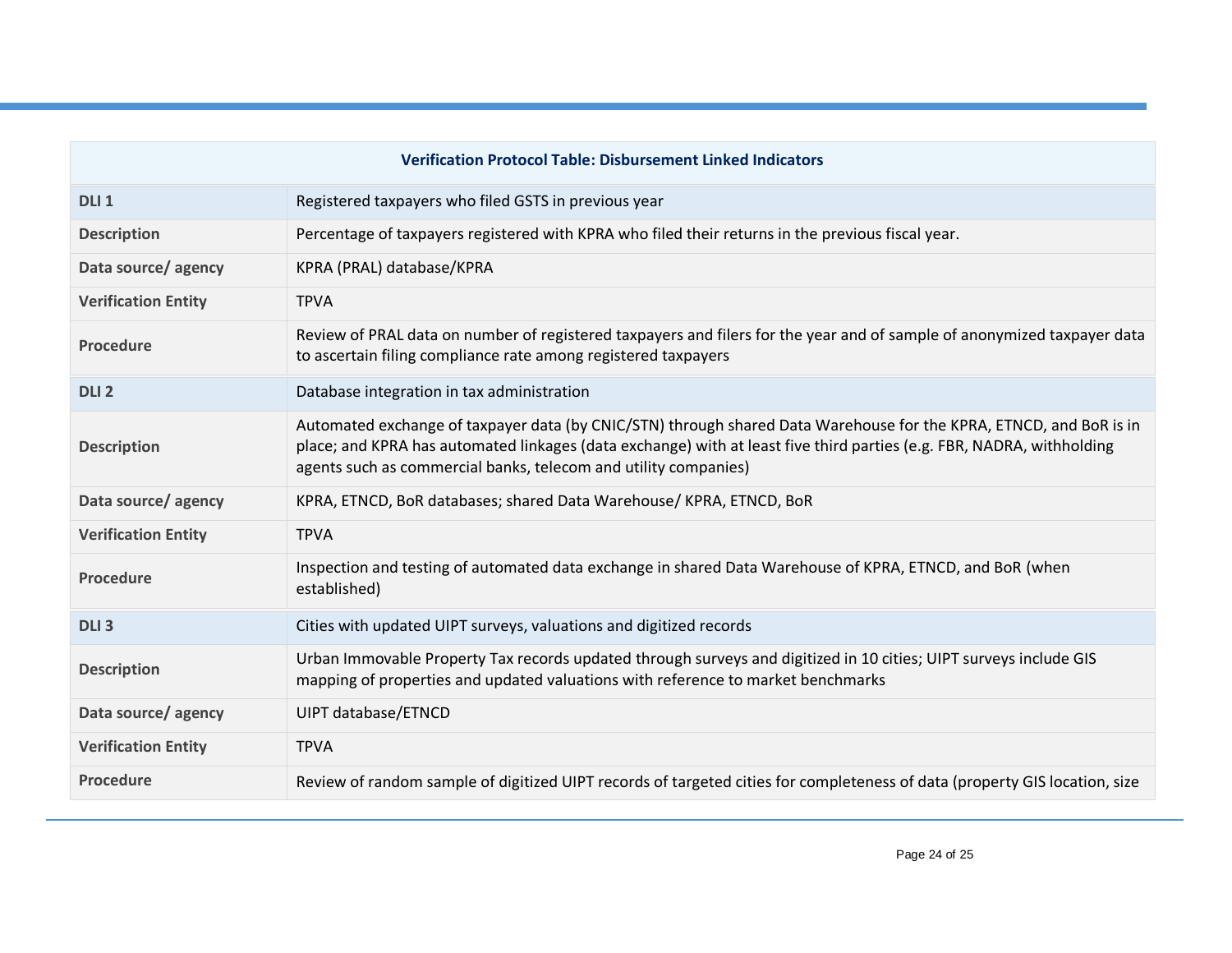|                            | and usage, updated valuation) and functioning of MIS                                                                                                                                                                                                                                                                                                                                                                                       |
|----------------------------|--------------------------------------------------------------------------------------------------------------------------------------------------------------------------------------------------------------------------------------------------------------------------------------------------------------------------------------------------------------------------------------------------------------------------------------------|
| DLI <sub>4</sub>           | Cash management based on regular consolidation of cash balances and regular cash plans                                                                                                                                                                                                                                                                                                                                                     |
| <b>Description</b>         | Cash Management Policy notified by FD; GoKP cash balances (Accounts 1, 2, 3, 4, 5; zero-balance accounts for revenue<br>receipts) consolidated in the TSA through the SBP (except balances of public accounts, endowment funds, and monies<br>parked in courts as a result of disputes); Cash plans prepared by four provincial government departments (Communication<br>and Works, Education, Health, Irrigation) and submitted to the FD |
| Data source/agency         | NFMIS, FD                                                                                                                                                                                                                                                                                                                                                                                                                                  |
| <b>Verification Entity</b> | <b>TPVA</b>                                                                                                                                                                                                                                                                                                                                                                                                                                |
| <b>Procedure</b>           | Review of sample of monthly, fortnightly and weekly consolidated balance statements (reports generated by the SBP);<br>review of statements of zero-balance accounts; review of quarterly reports on government deposits in commercial banks<br>available with FD; review of submitted cash plans of four provincial government departments (Communication and<br>Works, Education, Health, Irrigation)                                    |
| DLI <sub>5</sub>           | ADP funds allocated to unapproved projects (excluding foreign project assistance)                                                                                                                                                                                                                                                                                                                                                          |
| <b>Description</b>         | Percentage of ADP funds allocated to new projects that have not been approved by the competent authority as<br>prescribed by the rule and regulations governing the development budget except projects awaiting approval by ECNEC                                                                                                                                                                                                          |
| Data source/agency         | ADP approved under the Annual Appropriations Act, project approval documentation/Pⅅ                                                                                                                                                                                                                                                                                                                                                        |
| <b>Verification Entity</b> | <b>TPVA</b>                                                                                                                                                                                                                                                                                                                                                                                                                                |
| <b>Procedure</b>           | Review evidence of approval of new projects added to the ADP; compare percentage of total ADP funds allocated to new<br>unapproved projects with that of the previous fiscal year based on the ADPs included in the Annual Appropriations Acts                                                                                                                                                                                             |
| DLI <sub>6</sub>           | TMAs using NFMIS to record transactions (cumulative)                                                                                                                                                                                                                                                                                                                                                                                       |
| <b>Description</b>         | Access system developed and tested: (i) Any authorized user of NFMIS through an authentication method (user name and<br>password) can enter data into the system, and (ii) a test report and system training is available with end user approval.<br>Number of TMAs whose transactions are recorded in in the NFMIS; recorded transactions should include all payments                                                                     |